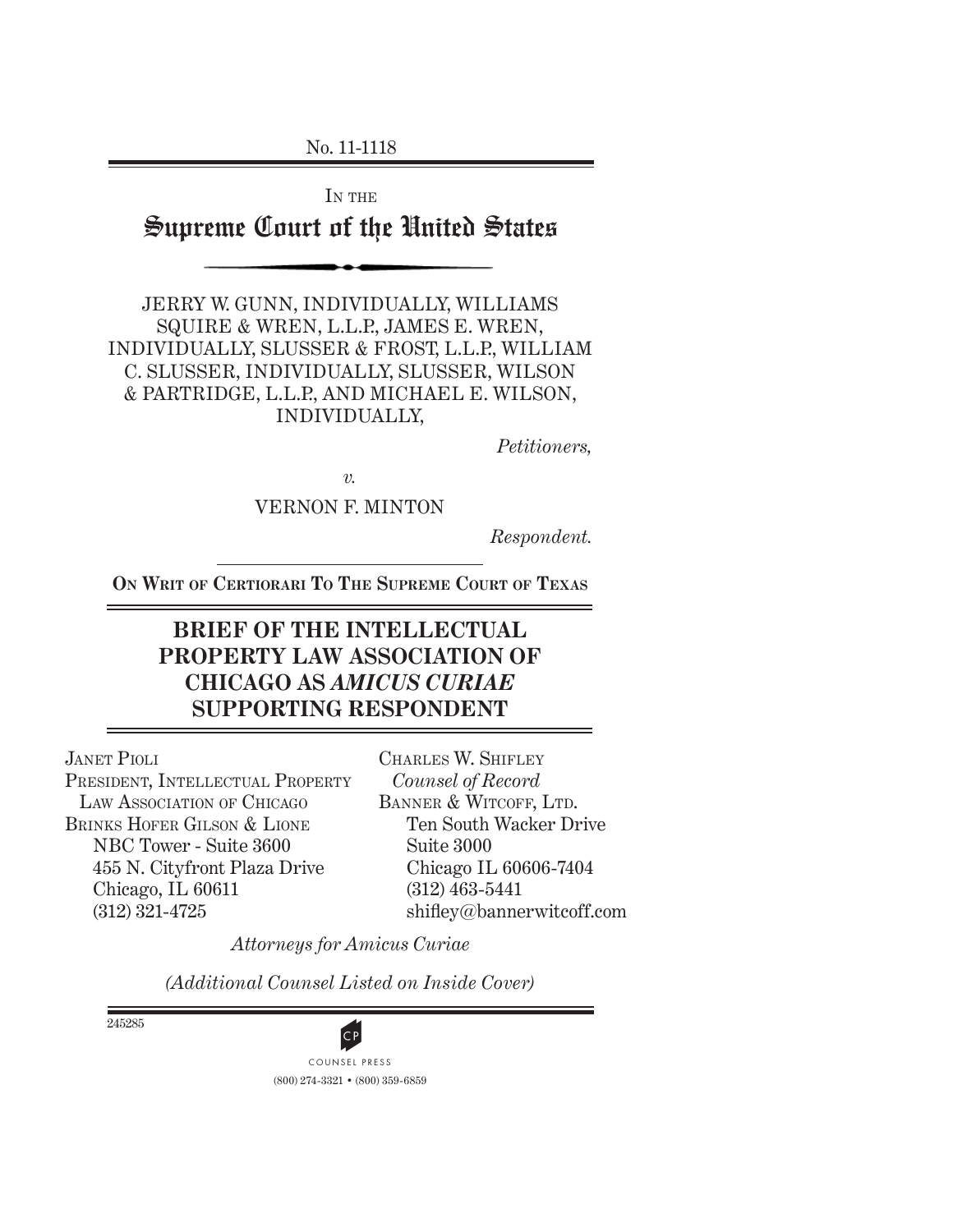Additional counsel:

DAVID L. DE BRUIN MICHAEL BEST & FRIEDRICH LLP Two Prudential Plaza 180 N. Stetson Avenue, Suite 2000 Chicago, Illinois 60601 312-596-5804

DONALD W. RUPERT MARSHALL, GERSTEIN & BORUN LLP 233 South Wacker Drive 6300 Willis Tower Chicago, IL 60606 (312) 474-6300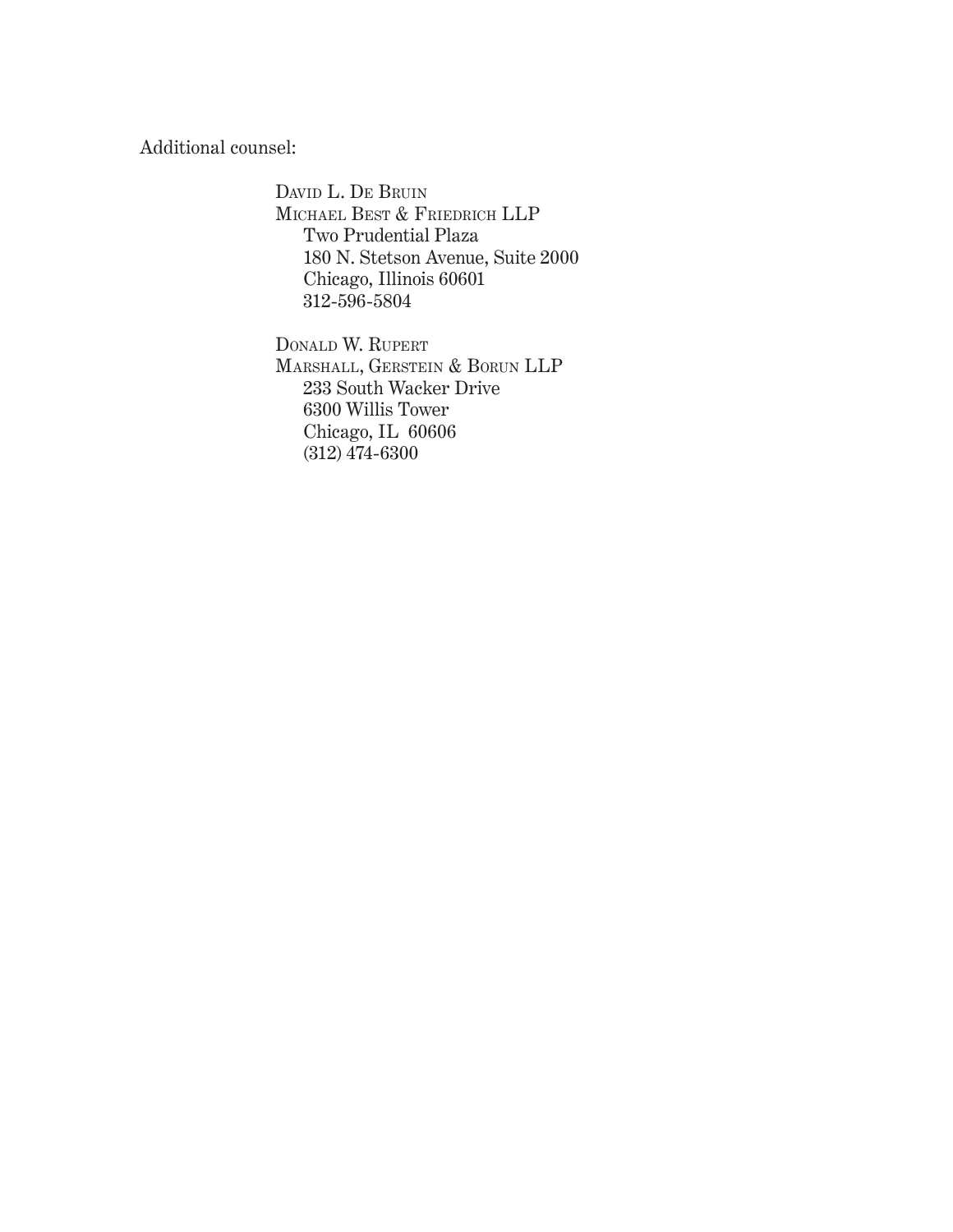# **TABLE OF CONTENTS**

|                            |    | Page                                                                                                                                                                                                                                                                               |  |  |  |
|----------------------------|----|------------------------------------------------------------------------------------------------------------------------------------------------------------------------------------------------------------------------------------------------------------------------------------|--|--|--|
|                            |    | TABLE OF CONTENTS                                                                                                                                                                                                                                                                  |  |  |  |
|                            |    | TABLE OF CITED AUTHORITIES  iv                                                                                                                                                                                                                                                     |  |  |  |
| INTEREST OF AMICUS CURIAE1 |    |                                                                                                                                                                                                                                                                                    |  |  |  |
|                            |    | SUMMARY OF ARGUMENT3                                                                                                                                                                                                                                                               |  |  |  |
|                            |    |                                                                                                                                                                                                                                                                                    |  |  |  |
| Ι.                         | A. | Petitioners' Challenge to the Federal<br>Circuit's Decisions in Air Measurement<br>and <i>Immunocept</i> Has Broad Implications<br>for the Federal Practice of Patent Law 7<br>Petitioners Seek to Overturn the<br>Federal Circuit Decisions in Air<br>Measurement and Immunocept7 |  |  |  |
|                            | B. | The Federal Government Has Unique and<br>Important Interests in the Regulation<br>of the Patent Practice Implicated<br>in Patent Malpractice Actions. 8                                                                                                                            |  |  |  |
|                            | C. | Patent Practice Covers a Broad<br>Range of Interrelated and Exclusively<br>Federal Activities 10                                                                                                                                                                                   |  |  |  |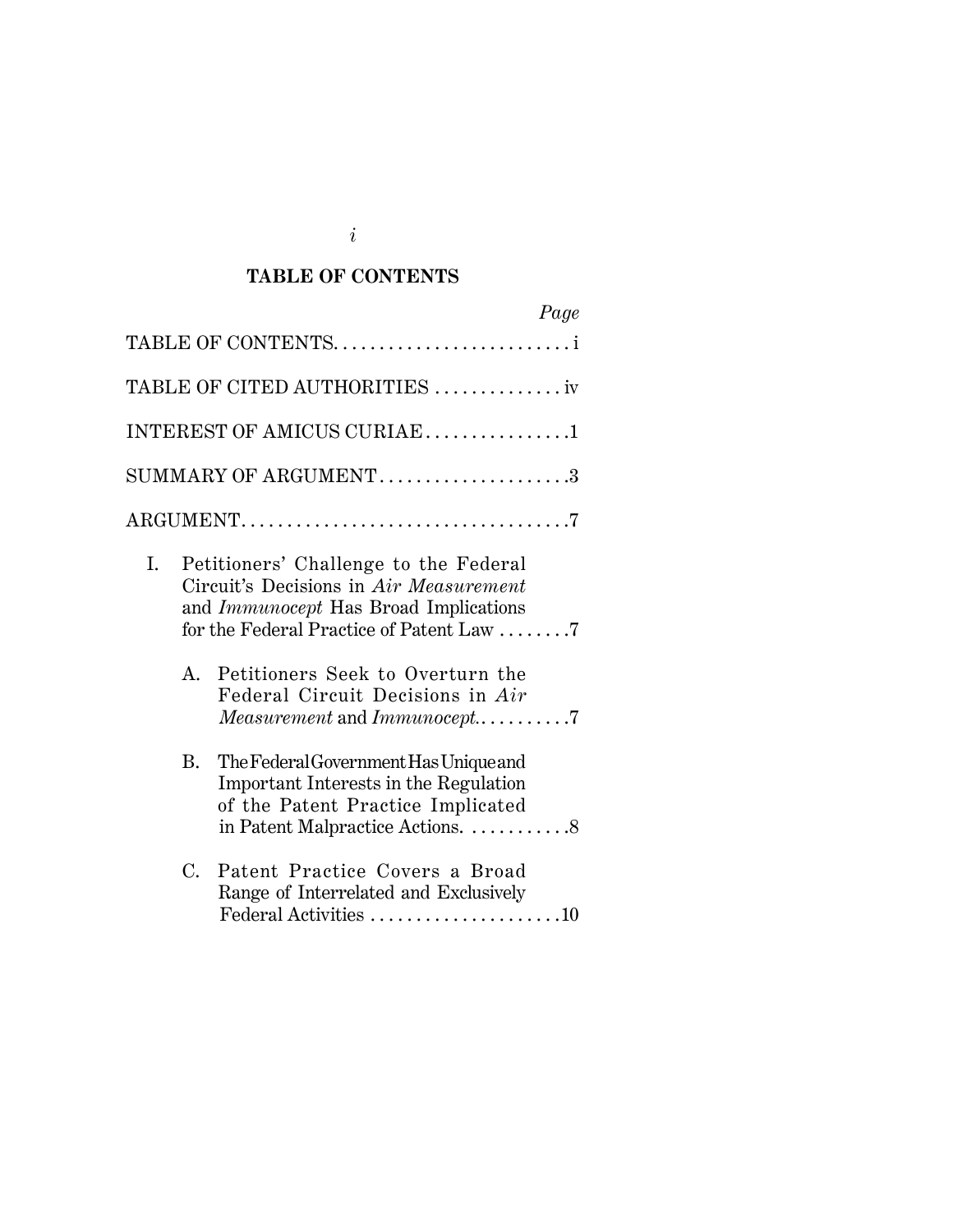# *Table of Contents*

|    | II. The Federal Circuit Properly Held<br>that Claims of Malpractice in the<br>Practice of Patent Litigation Are<br>Within the Exclusive Jurisdiction<br>of the Federal Courts Under a Proper<br>Application of the <i>Grable</i> Standards13                  |
|----|---------------------------------------------------------------------------------------------------------------------------------------------------------------------------------------------------------------------------------------------------------------|
| А. | This Court Has Construed the<br>"Arising Under" Jurisdiction In 28<br>U.S.C. $\S$ 1338(a) in the Same Way<br>as the "Arising Under" Jurisdiction                                                                                                              |
| B. | The <i>Grable</i> Standard for<br>Federal Question Jurisdiction<br>Where State Claims Turn on<br>Embedded Questions of Federal<br>Law Provides Proper Guidance15                                                                                              |
| C. | The Holdings of Air Measurement<br>and Immunocept Do Not Conflict                                                                                                                                                                                             |
| D. | Congress' Exclusion of State Court<br>Jurisdiction and Manifest Desire<br>for National Uniformity Express<br>Congressional Intent that Embedded<br>Issues Touching Patent Law and<br>the Regulation of Its Practice Are<br>Substantial as a Matter of Law. 20 |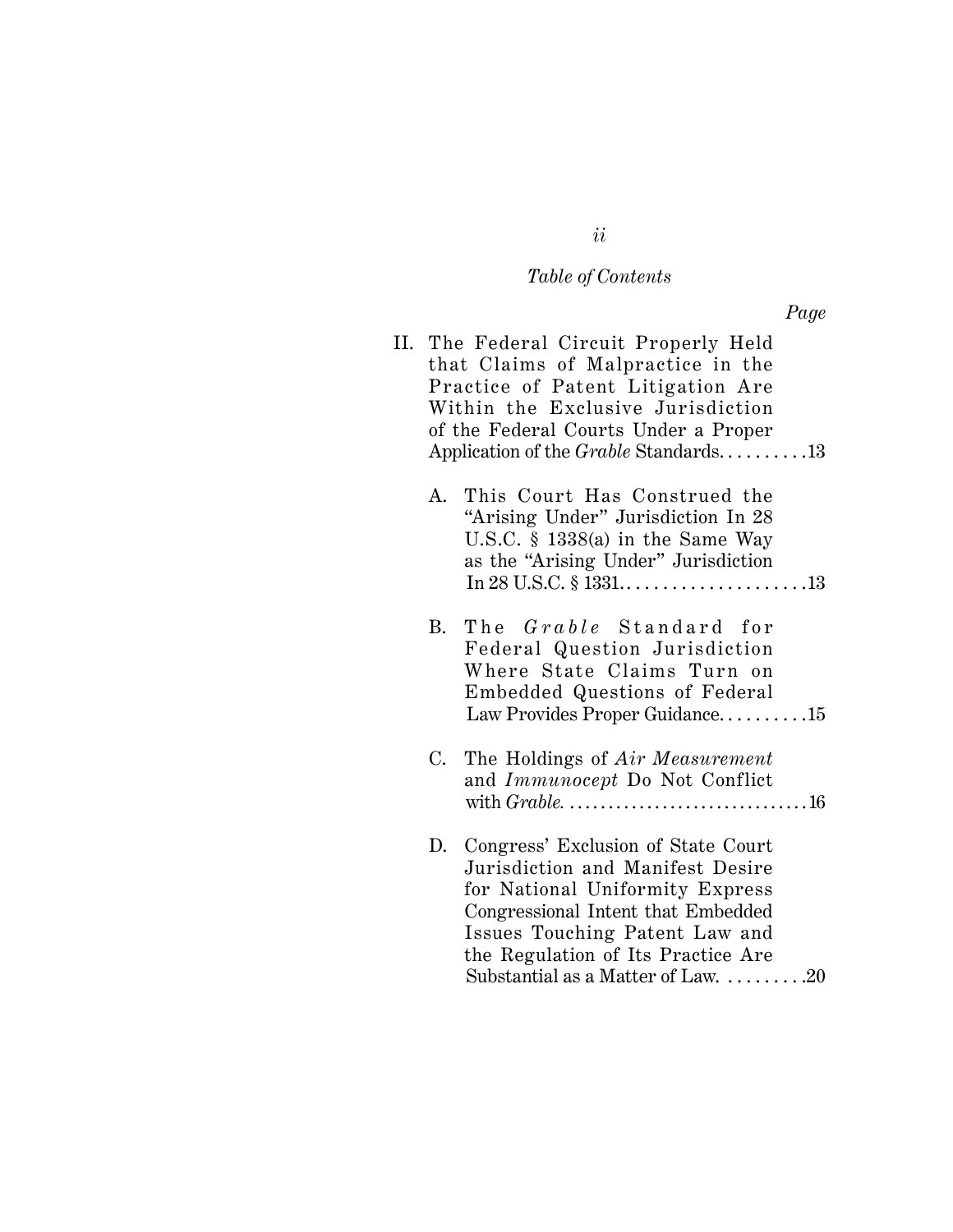# *Table of Contents*

*Page*

|    | Because Federal Jurisdiction<br>1.<br>of Patent Claims Is Exclusive,<br>a Relatively Bright-line Should<br>Delineate When a Patent Issue<br>Gives Rise to Federal Jurisdiction<br>So As to Avoid Injustice20                                     |
|----|--------------------------------------------------------------------------------------------------------------------------------------------------------------------------------------------------------------------------------------------------|
| Е. | The Federal Courts Improvement Act<br>of 1982 and the America Invents Act<br>Reflect a Congressional Intent that All<br>But Immaterial, Inferential or Frivolous<br>Patent Law Questions Are "Substantial"<br>for the "Arising Under" Analysis24 |
| F. | District Court Jurisdiction Over<br>Patent Malpractice Actions Does<br>Not Distort Any Division of Labor<br>Between the State and Federal Courts<br>Provided or Assumed by Congress27                                                            |
|    | III. Patent Related Malpractice Actions Will<br>Not Overburden the Federal Courts 29                                                                                                                                                             |
|    |                                                                                                                                                                                                                                                  |

*iii*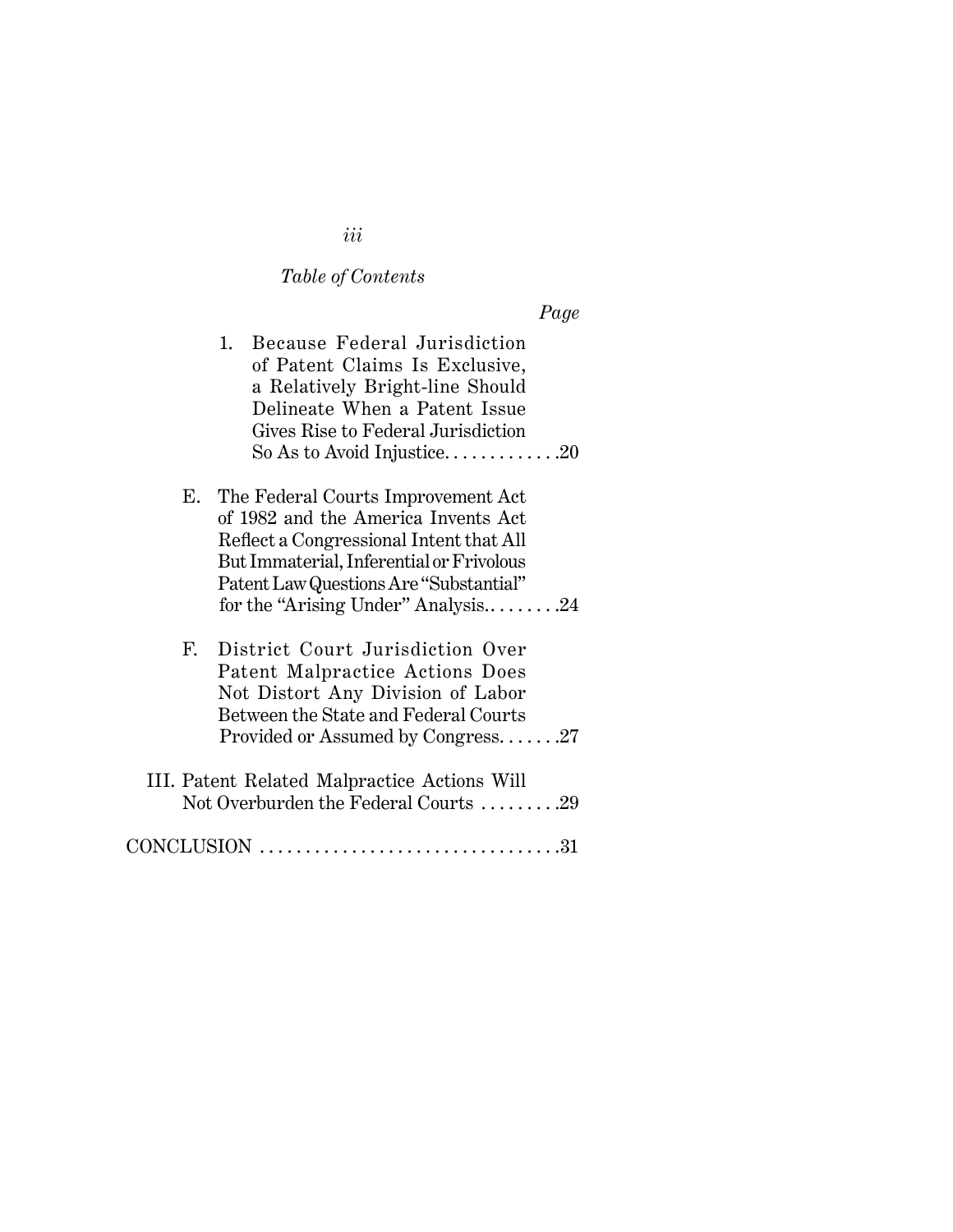#### **TABLE OF CITED AUTHORITIES**

*iv*

#### *Page*

# **Cases** *Air Measurement Techs., Inc. v. Akin Gump Strauss Hauer & Feld, L.L.P.,* 504 F.3d 1262 (Fed. Cir. 2007). . . . . . . . . . . . . . *passim American Wellworks Co. v. Layne & Bowler Co.*, 241 U.S. 257 (1916) . . . . . . . . . . . . . . . . . . . . . . . . . . . .22 *Christianson v. Colt Indus. Op. Corp*., 486 U.S. 800 (1988) . . . . . . . . . . . . . . . . . . . . . . . *passim Grable & Metal Prod., Inc. v. Darue Eng'g. & Mfg.*, 545 U.S. 308 (2005) . . . . . . . . . . . . . . . . . . . . . . . *passim Holmes Group Inc. v. Vornado Air Circulation Sys., Inc.*, 535 U.S. 826 (2002) . . . . . . . . . . . . . . . . . . . . . . . . . . . .25 *Holmes Group, Inc. v. Vornado Air Circulation Sys.*, 13 Fed. Appx. 961 (Fed. Cir. June 5, 2001). . . . . .25, 26 *Immunocept, L.L.C. v. Fulbright & Jaworski, L.L.P.*, 504 F.3d 1281 (Fed. Cir. 2007). . . . . . . . . . . . . . *passim In re Caveney,* 761 F.2d 671 (Fed. Cir. 1985) . . . . . . . . . . . . . . . . . . . .10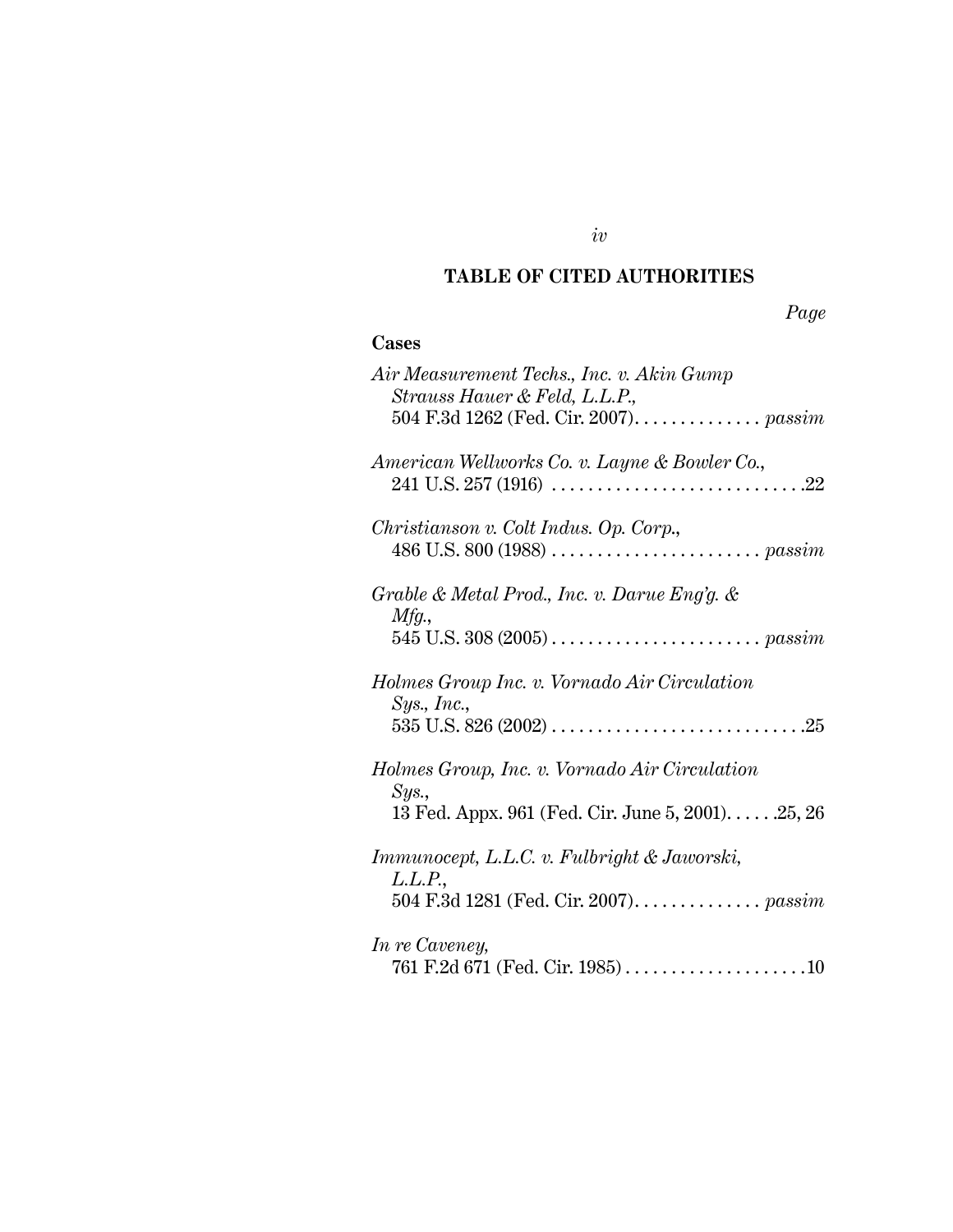# *Cited Authorities*

28 U.S.C. § 1334(e)(2) . . . . . . . . . . . . . . . . . . . . . . . . . . . .24

### *v*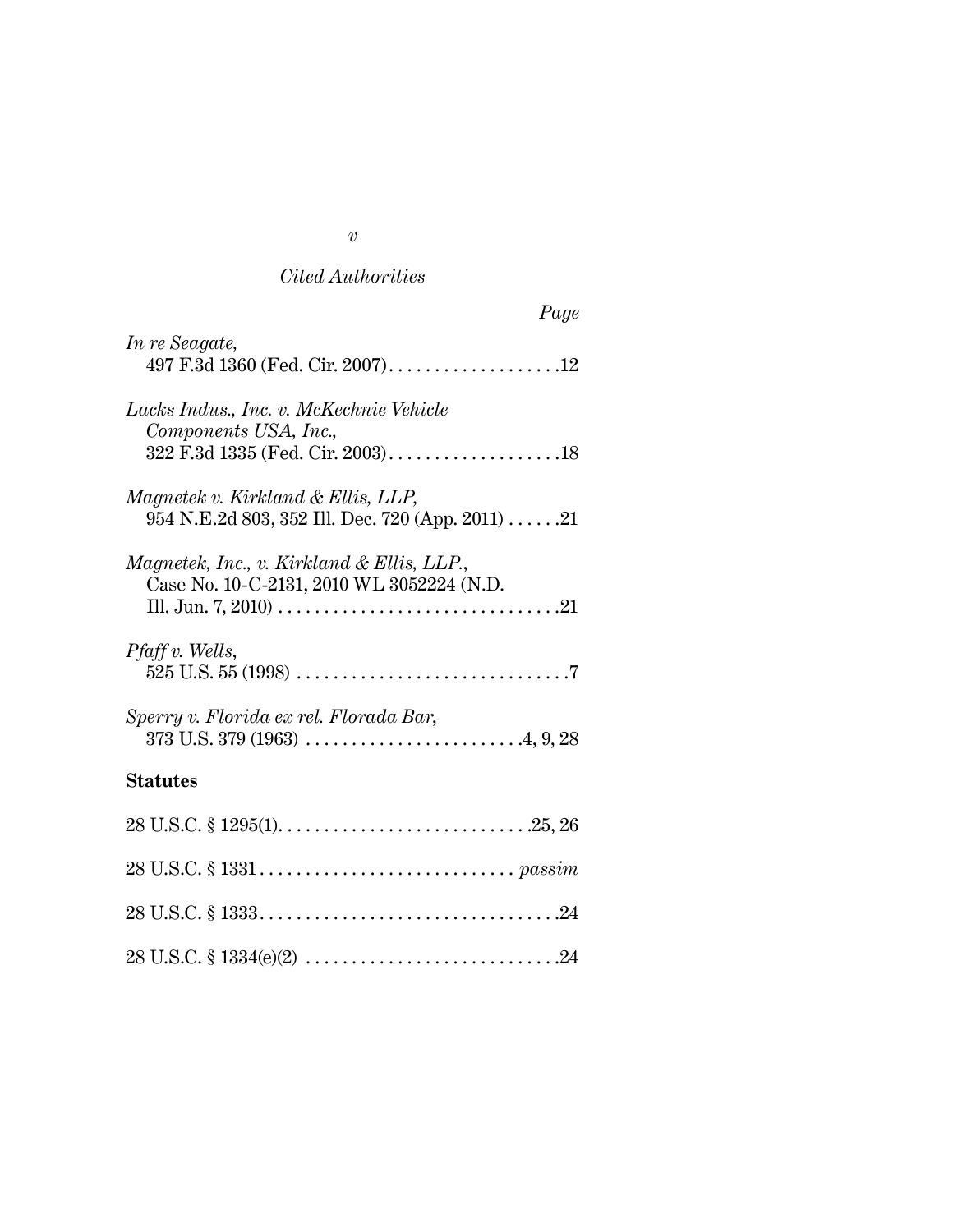# *Cited Authorities*

| Page                                                                                           |
|------------------------------------------------------------------------------------------------|
|                                                                                                |
|                                                                                                |
|                                                                                                |
|                                                                                                |
|                                                                                                |
|                                                                                                |
|                                                                                                |
|                                                                                                |
|                                                                                                |
| <b>Other Authorities</b>                                                                       |
|                                                                                                |
|                                                                                                |
|                                                                                                |
| Act of July 4, 1836, ch. 357, § 6, 5 Stat. 117. 9                                              |
| Federal Courts Improvement Act of 1982, Pub.<br>No. 97-164, 96 Stat. 25 H.R. Rep. No. 109-407, |

# *vi*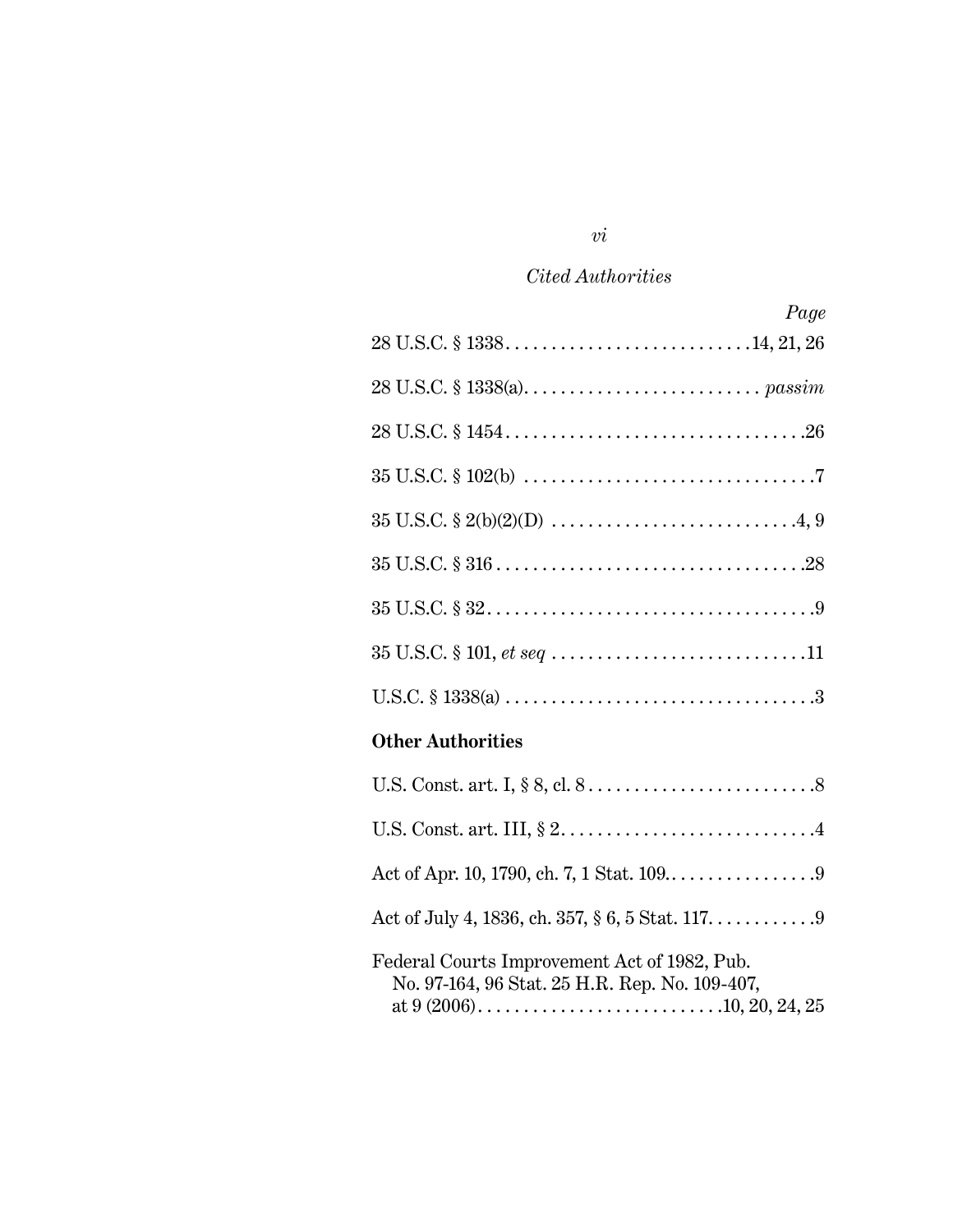# *vii*

# *Cited Authorities*

| Page                                               |
|----------------------------------------------------|
| House Rep. No. 97-312, 97th Cong., 1st Sess. 20-23 |
| H.R. Rep. No. 109-407, at $9(2006)$ 25, 26, 27     |
| <b>Rules</b>                                       |
| $37$ C.F.R. § 10.1 <i>et seq</i> .4, 9             |
|                                                    |
|                                                    |
|                                                    |
|                                                    |
|                                                    |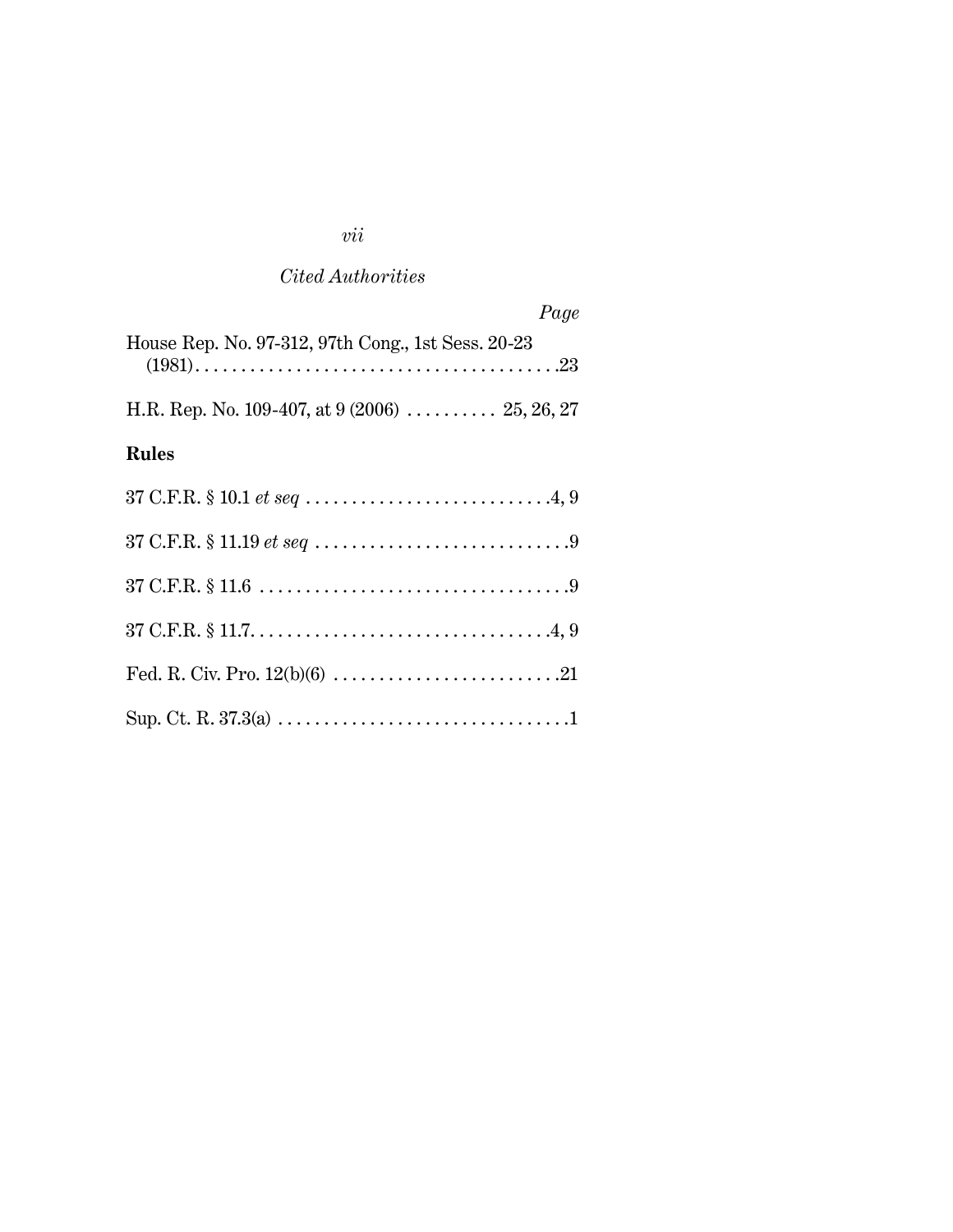#### **INTEREST OF AMICUS CURIAE**

Founded in 1884, the Intellectual Property Law Association of Chicago (IPLAC) is a voluntary bar association of over 1,000 members who work daily with patents, trademarks, copyrights, trade secrets, and the legal issues that such intellectual property presents.<sup>1</sup> IPLAC is the county's oldest bar association devoted exclusively to intellectual property matters. Its members include attorneys in private and corporate practice as well as government service, whose work routinely involves intellectual property rights. Many of its members are admitted to practice before the U.S. Patent and Trademark Office (USPTO) as well as state and federal bars throughout the United States. Its members and the businesses they serve are involved in literally every technical and scientific discipline existing today, *e.g.*, chemistry, electronics, computer hardware and software, biotechnology, green technology, nanotechnology, and many others.

<sup>1.</sup> Consents to file this brief from the counsel of record for all parties are on file with the Clerk of the Court pursuant to Supreme Court Rule 37.3(a). This brief was not authored, in whole or in part, by counsel to a party, and no monetary contribution to the preparation or submission of this brief was made by any person or entity other than IPLAC or its counsel. After reasonable investigation, IPLAC believes that no member of its Board or Litigation or Amicus Committees who voted to prepare this brief on its behalf, or any attorney in the law firm or corporation of such a board or committee member, represents a party with respect to this litigation. Some committee members or attorneys in their respective law firms or corporations may represent entities that have an interest in other matters which may be affected by the outcome of this litigation.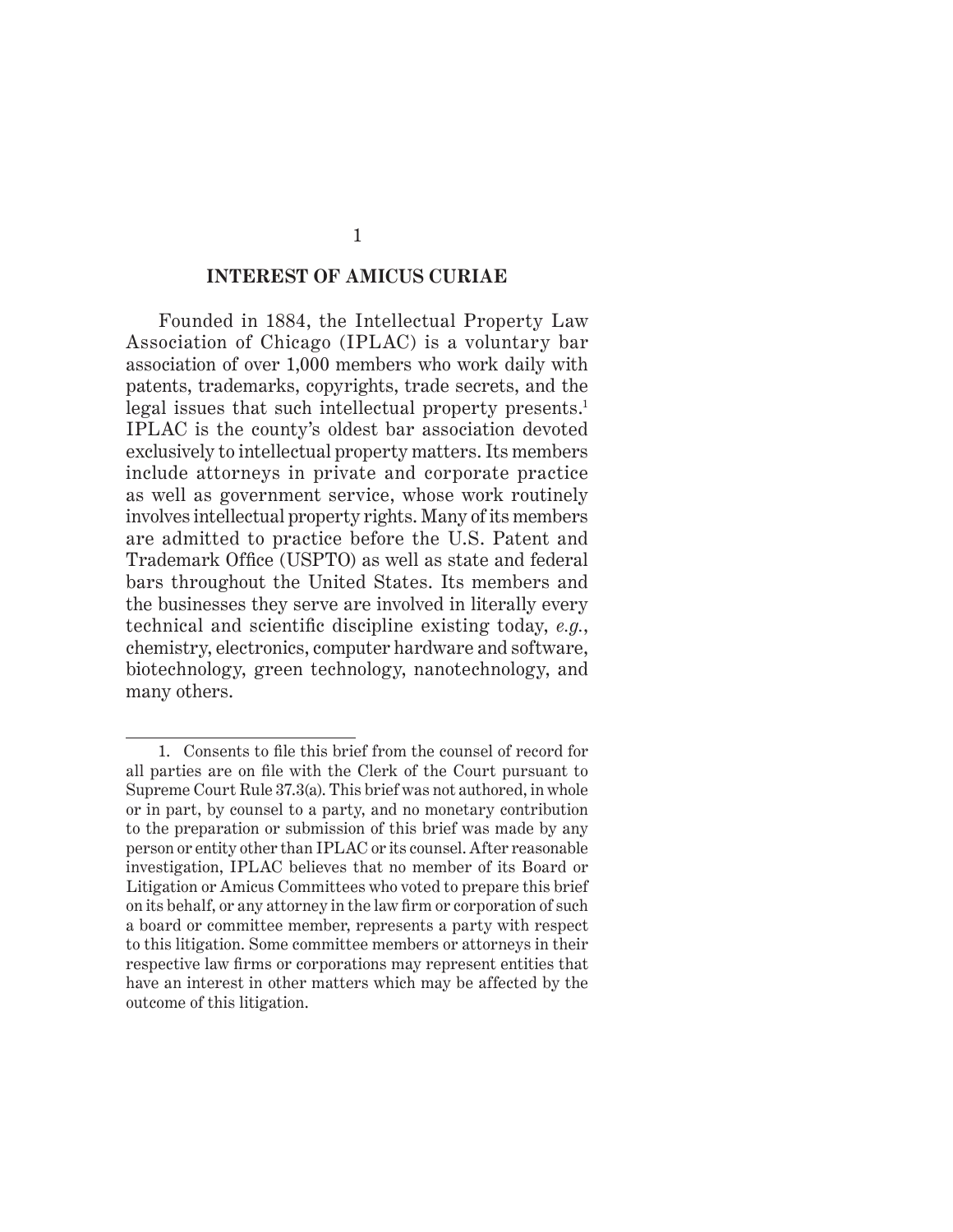Members of IPLAC routinely prepare and prosecute patent applications, litigate patent cases, and render legal opinions on patent issues in the litigation, prosecution and licensing areas. In the litigation context, IPLAC's members are split about equally between plaintiffs and defendants, with all of the aforementioned technologies routinely litigated.<sup>2</sup> Additionally, many of IPLAC's members work for law firms who employ patent agents. While the majority of IPLAC's members are attorneys, IPLAC's membership includes patent agents. Patent agents are non-attorneys who are nonetheless admitted to practice before the USPTO. Although the agents are not licensed attorneys, they are registered in the USPTO to represent patent applicants.

As part of its central objectives, IPLAC is dedicated to aiding in the development of the patent laws both in the PTO and in the courts. Accordingly, IPLAC has a vital interest in the issue presented by this case, which will have a substantial impact on the practice of patent law. The question before this Court is whether the federal courts have exclusive jurisdiction over cases asserting malpractice in matters that involve substantive patent issues. In IPLAC's view, the Federal Circuit jurisprudence at the center of this controversy correctly concluded that such cases are properly within the exclusive jurisdiction of the federal courts.

<sup>2.</sup> While over 30 federal judges are honorary members of IPLAC, none of them was consulted or participated in any way regarding this brief.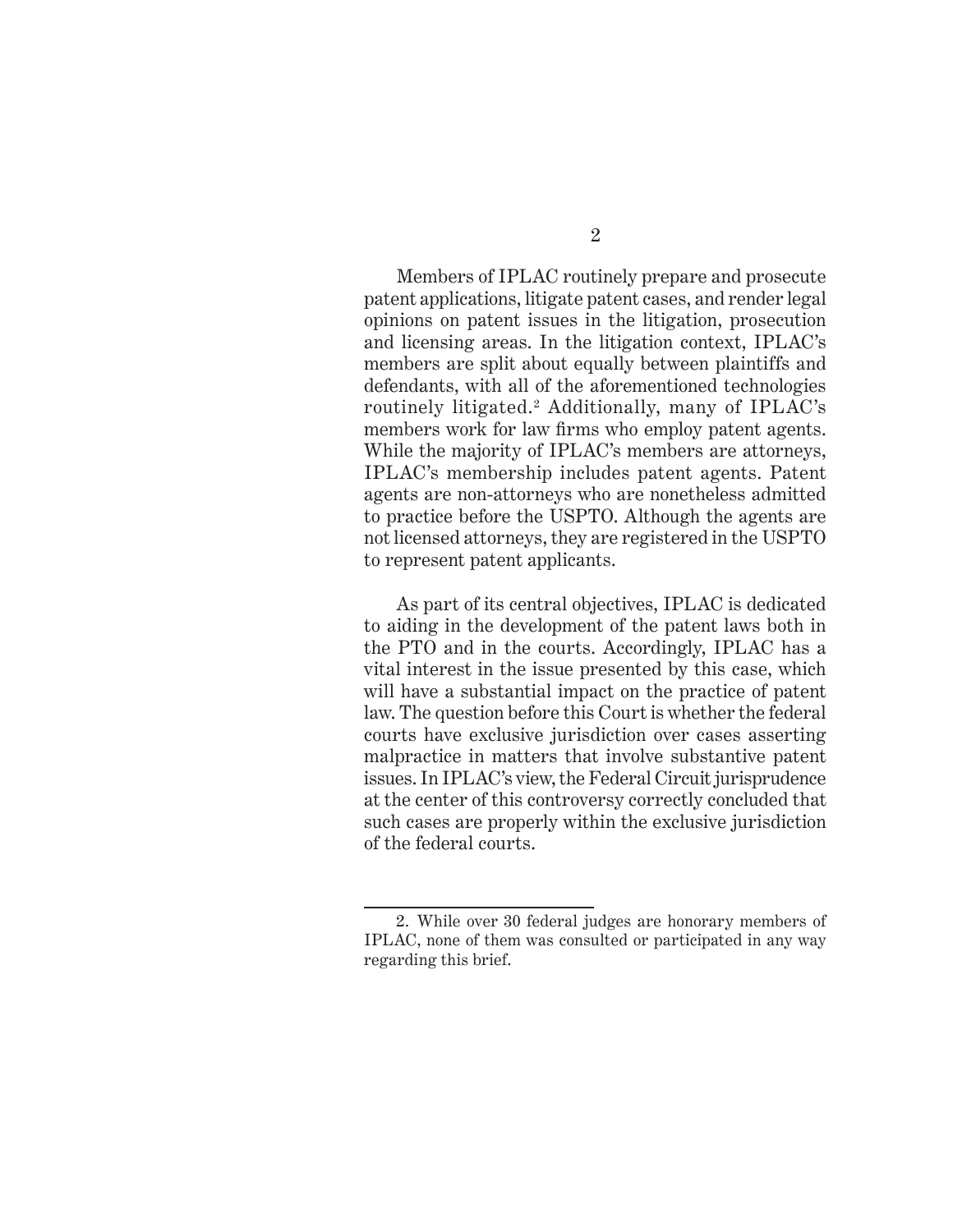#### **SUMMARY OF ARGUMENT**

IPLAC files this brief as *amicus curiae* to help the Court appreciate the implications of its decision and to explain why IPLAC believes that the exercise of subject matter jurisdiction over state malpractice claims involving substantial issues of patent law is most consistent with this Court's jurisprudence and with congressional intent for the exercise of jurisdiction under 28 U.S.C. *§* 1338(a).3

The Petitioners challenge the decision of the Supreme Court of Texas holding that the Texas state courts lacked jurisdiction over Minton's claim of malpractice in the conduct of patent litigation.The Texas Supreme Court relied upon two rulings of the Federal Circuit Court of Appeals: *Air Measurement Techs., Inc. v. Akin Gump Strauss Hauer & Feld, L.L.P.,* 504 F.3d 1262 (Fed. Cir. 2007) and *Immunocept, L.L.C. v. Fulbright & Jaworski, L.L.P.*, 504 F.3d 1281 (Fed. Cir. 2007). *Air Measurement* involved a claim of malpractice in the conduct of patent prosecution before the USPTO and in patent litigation; *Immunocept* involved another claim of malpractice in the conduct of patent prosecution. In each case, the Federal Circuit found jurisdiction under 35 U.S.C. *§* 1338(a). Petitioners challenge the correctness of those rulings.

Malpractice actions can alter the future behavior of professionals. The federal government has important interests in the regulation of professional who engage in patent law. Empowered by the U.S. Constitution to establish a national patent system, Congress created the

<sup>3.</sup> IPLAC takes no position on whether or not the alleged actions of Petitioners give rise to viable legal malpractice claims.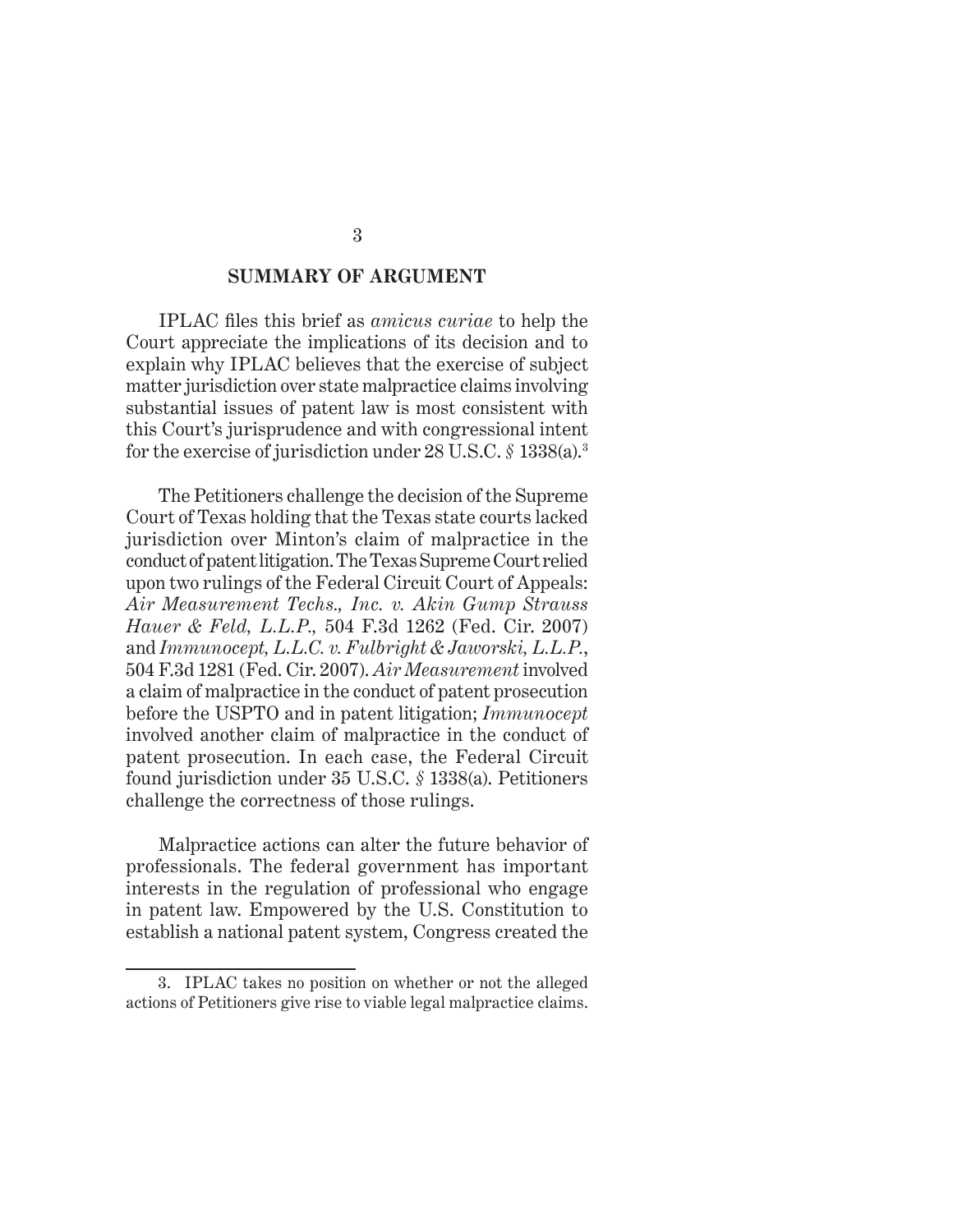USPTO to examine patents. Congress authorized the USPTO to regulate the "conduct of agents, attorneys, or other persons representing applicants or other parties" before it 35 U.S.C. § 2(b)(2)(D). An attorney-at-law or other person wishing to pratice before the USPTO must meet various requirements and be registered to USPTO practice. 37 C.F.R. § 11.7. Their conduct is governed by USPTO regulations patterned after the ABA Code of Professional Responsibility. *See* 37 C.F.R. *§* 10.1 *et seq.*  This Court has previously barred state action that would interfere with the ability of a person registered in the USPTO to practice before that body. *See Sperry v. Florida ex rel. Florada Bar*, 373 U.S. 379 (1963).

Further, Congress gave the federal courts exclusive jurisdiction to hear patent cases. The attorneys who represent parties in these cases need not be admitted to practice before the USPTO, though many are. For this reason, federal courts have an interest, exclusive of the state courts, regarding the conduct of attorneys who appear before them in patent cases.

In our federal system, state courts are regarded as courts of general jurisdiction while federal courts have judicial power which is limited to those cases enumerated in Article III, *§* 2 of the U.S. Constitution. In *Grable & Metal Prod., Inc. v. Darue Eng'g. & Mfg.*, 545 U.S. 308 (2005), this Court addressed the standard to be applied for determining whether a district court has subject matter jurisdiction under the federal question statute, 28 U.S.C. *§* 1331. That statute generally provides district courts with original jurisdiction over civil actions "arising under the Constitution, laws, or treaties of the United States," commonly referred to as "arising under" jurisdiction.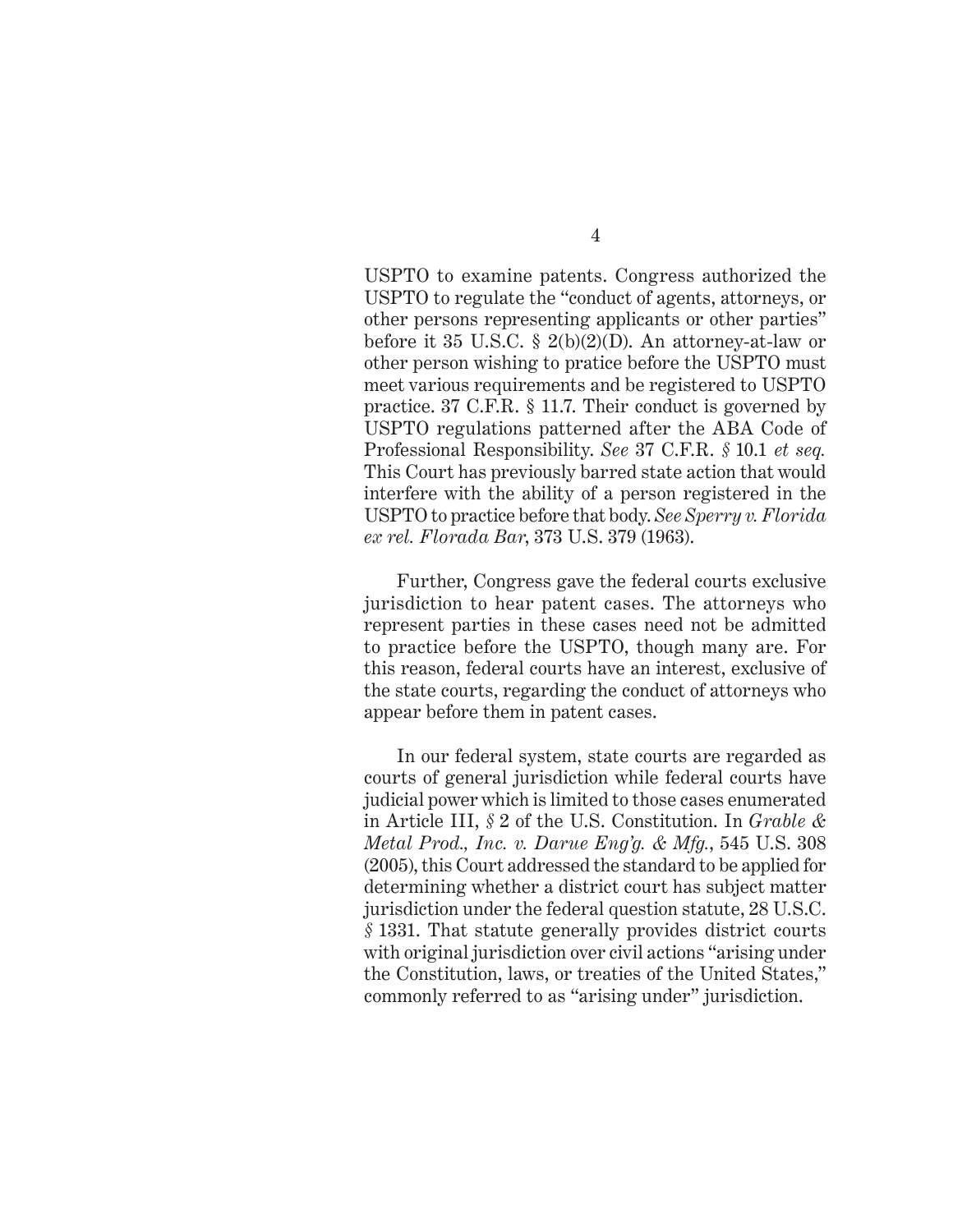This Court has likewise referred to subject matter jurisdiction under 28 U.S.C. *§* 1338(a) as "arising under" jurisdiction. That statute provides district courts with original jurisdiction over "any civil action arising under any Act of Congress relating to patents." This Court stated in *Christianson v. Colt Indus. Op. Corp*., 486 U. S. 800, 808 (1988), that "[l]inguistic consistency" required the same test be used to determine whether a case arises under *§* 1338(a) as under *§* 1331.

The Federal Circuit in *Air Measurement* and *Immunocept* properly applied the test of "arising under" jurisdiction articulated by *Grable* in finding subject matter jurisdiction over a claim of malpractice in the USPTO or in handling federal patent litigation. In particular, these cases considered the requirement that the patent law issues be necessary to the claim, actually disputed and substantial, and that the assertion of federal jurisdiction not be contrary to any allocation of state and federal judicial authority assumed or prescribed by Congress.

Nonetheless, *§* 1338(a) differs from *§* 1331 in that the jurisdiction is not only granted, but is exclusive. The need for a clear jurisdictional rule thus becomes critical, lest a plaintiff learn too late that the court in which the matter is filed cannot render relief. Where jurisdiction is concurrent and a borderline case of jurisdiction under *§* 1331 is presented, a plaintiff can assure its case will be heard by bringing the case initially in state court, albeit with the prospect of removal; where jurisdiction under *§* 1338(a) presents a close call, the case may proceed for years through trial only to be reversed when the appellate court determines the trial court lacked jurisdiction, after which it may be too late to initiate a new action.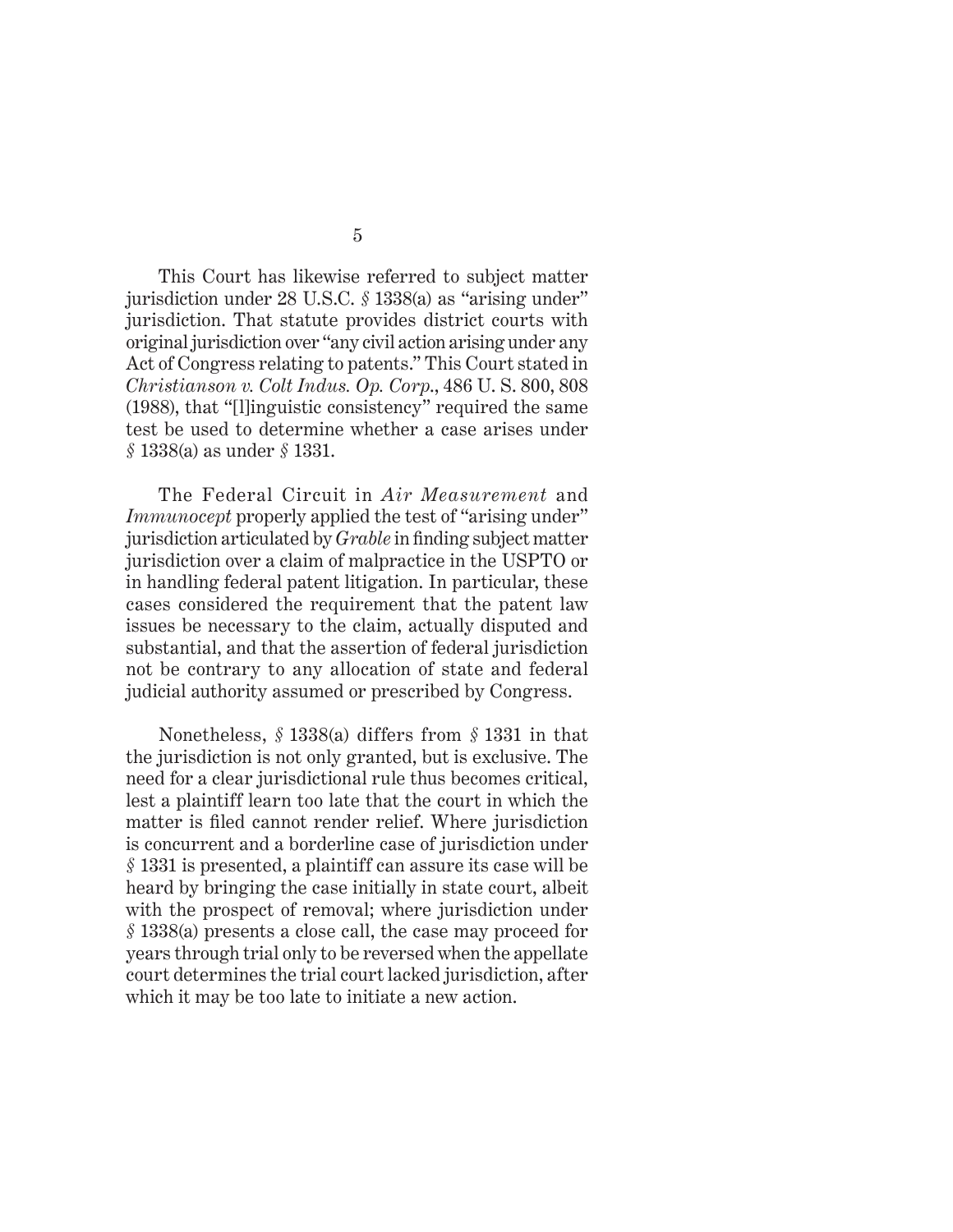Much of the uncertainty under the *Grable* test arises from the element that asks whether the patent law issue embedded in the state law claim is "substantial." Yet congressional intent regarding adjudication of the patent laws, particularly as evidenced by the legislative histories of the Federal Courts Improvement Act of 1982 and the America Invents Act, indicates that all patent law issues, excluding only those that are immaterial, inferential or frivolous, should be deemed "substantial" when applying the *Grable* test.

Further, upholding federal subject matter jurisdiction over state law claims with embedded patent law issues is entirely consistent with the division of labor between state and federal courts envisioned by Congress, particularly when the amendments to the jurisdictional statutes implemented in the AIA are considered.

This clear line will not, as some have suggested, subject the federal courts to a flood of additional cases. An examination of published statistics shows that allowing patent malpractice cases into the federal courts would add less than 0.1% to the federal court dockets. Accordingly, upholding jurisdiction would not overburden the federal courts.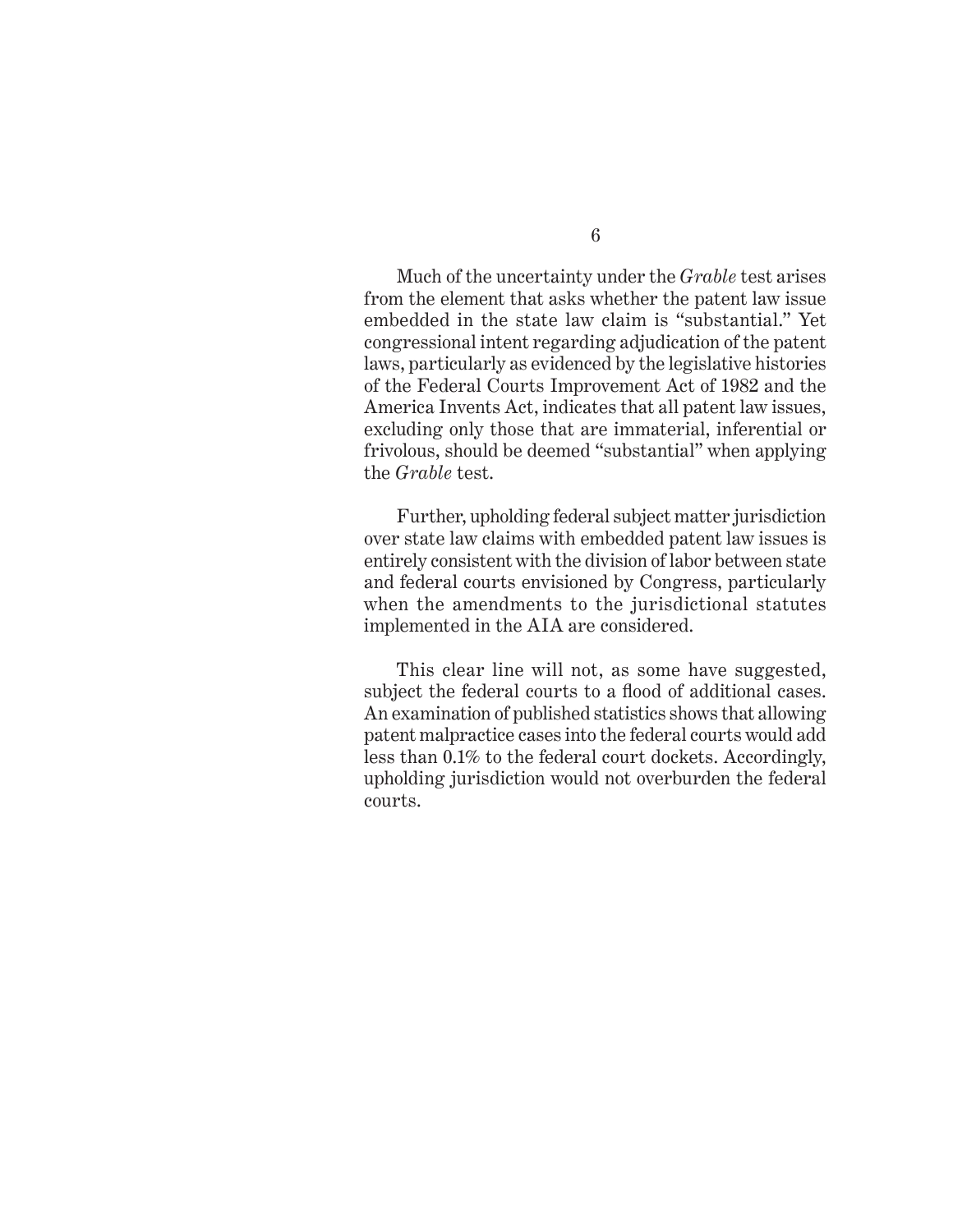#### **ARGUMENT**

**I. Petitioners' Challenge to the Federal Circuit's Decisions in** *Air Measurement* **and** *Immunocept*  **Has Broad Implications for the Federal Practice of Patent Law**

## **A. Petitioners Seek to Overturn the Federal Circuit Decisions in** *Air Measurement* **and**  *Immunocept.*

The Petitioners are attorneys who were sued in the Texas state courts for legal malpractice. Respondent alleged malpractice in their conduct of patent litigation before a federal district court. While represented by Petitioners, Respondent lost a patent infringement case in which the federal district court, upon summary judgment, held that Respondent's patent was invalid under 35 U.S.C. *§* 102(b), based on the existence of an on-sale bar. *See, e.g., Pfaff v. Wells*, 525 U.S. 55 (1998). Respondent claims that Petitioners failed to argue that the sale found to constitute the bar was in fact a permitted experimental use, and that this failure constitutes malpractice.

This Court granted certiorari to review the decision of the Supreme Court of Texas that the state court lacked jurisdiction over Respondent's claim of patent litigation malpractice. The Texas Supreme Court relied upon two rulings of the Federal Circuit Court of Appeals: *Air Measurement Techs., Inc. v. Akin Gump Strauss Hauer & Feld, L.L.P.,* 504 F.3d 1262 (Fed. Cir. 2007) and *Immunocept, L.L.C. v. Fulbright & Jaworski, L.L.P.*, 504 F.3d 1281 (Fed. Cir. 2007). *Air Measurement* involved a claim of malpractice in the conduct of patent prosecution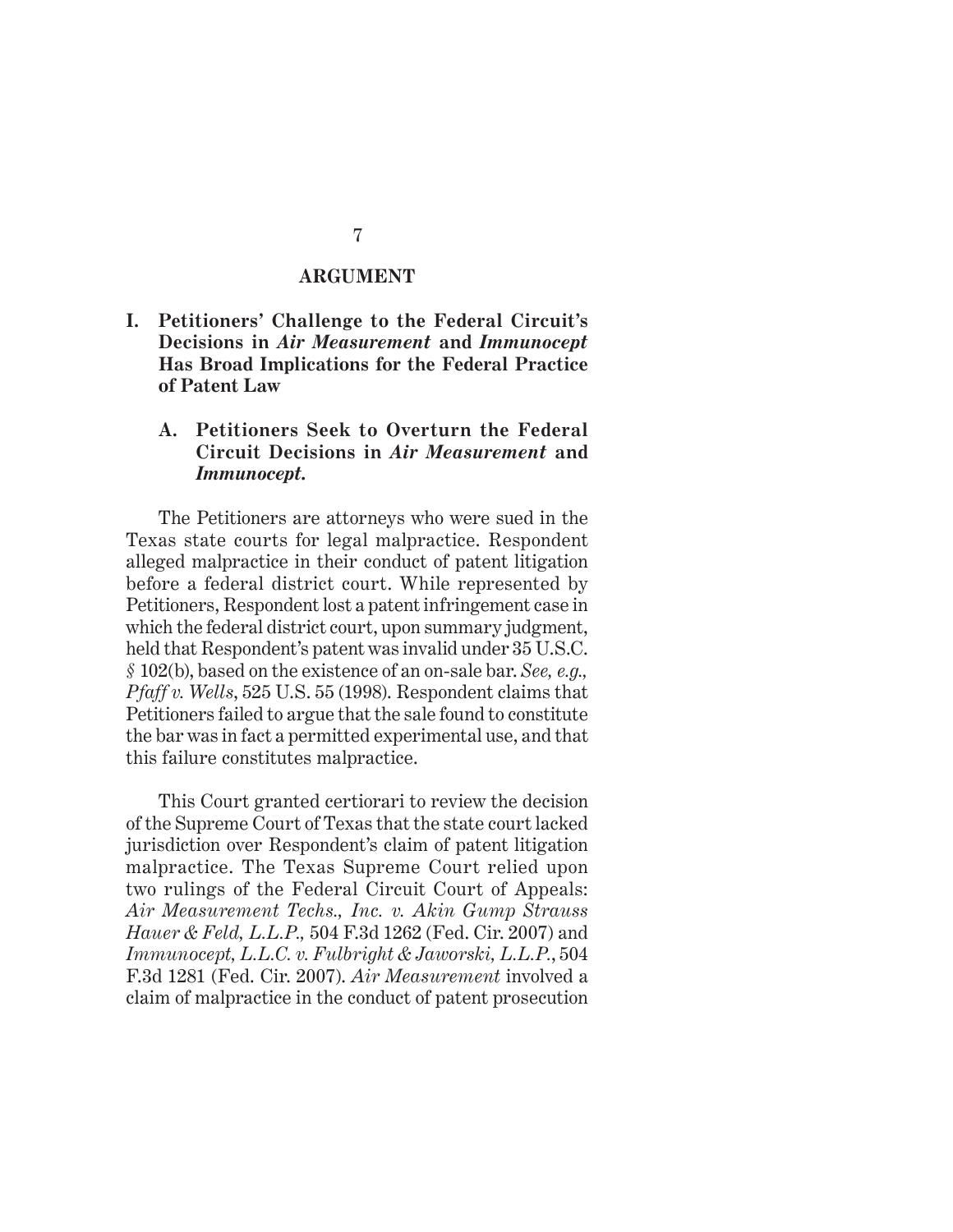8

before the USPTO and in patent litigation; *Immunocept* involved another claim of malpractice in the conduct of patent prosecution. In each case, the Federal Circuit held that there was exclusive federal court jurisdiction under 28 U.S.C. *§* 1338(a).

Petitioners directly attack the Federal Circuit's holdings in *Air Measurement* and *Immunocept*, arguing that the Federal Circuit failed to apply properly the standards articulated by this Court in *Grable & Sons Metal Prod., Inc. v. Darue Eng'g. & Mfg.*, 545 U.S. 308, 312 (2005), for determining whether a state law claim with an embedded patent law issue is a civil action "arising under" the patent laws for purposes of jurisdiction under 38 U.S.C. *§* 1338(a). Petitioners' Brief i, 33 *et seq.* 

In addressing this issue, this Court should be aware not only of the important federal interests at stake, but of the broad range of patent activities that any decision may affect.

## **B. The Federal Government Has Unique and Important Interests in the Regulation of the Patent Practice Implicated in Patent Malpractice Actions.**

Federal authority over patent law is embedded in the U.S. Constitution and reflected in numerous Congressional determinations. Article I, *§* 8, clause 8 of the U.S. Constitution specifically provides Congress with the power to establish a national patent system to "promote the Progress of Science and useful Arts, by securing for limited Times to Authors and Inventors the exclusive Right to their respective Writings and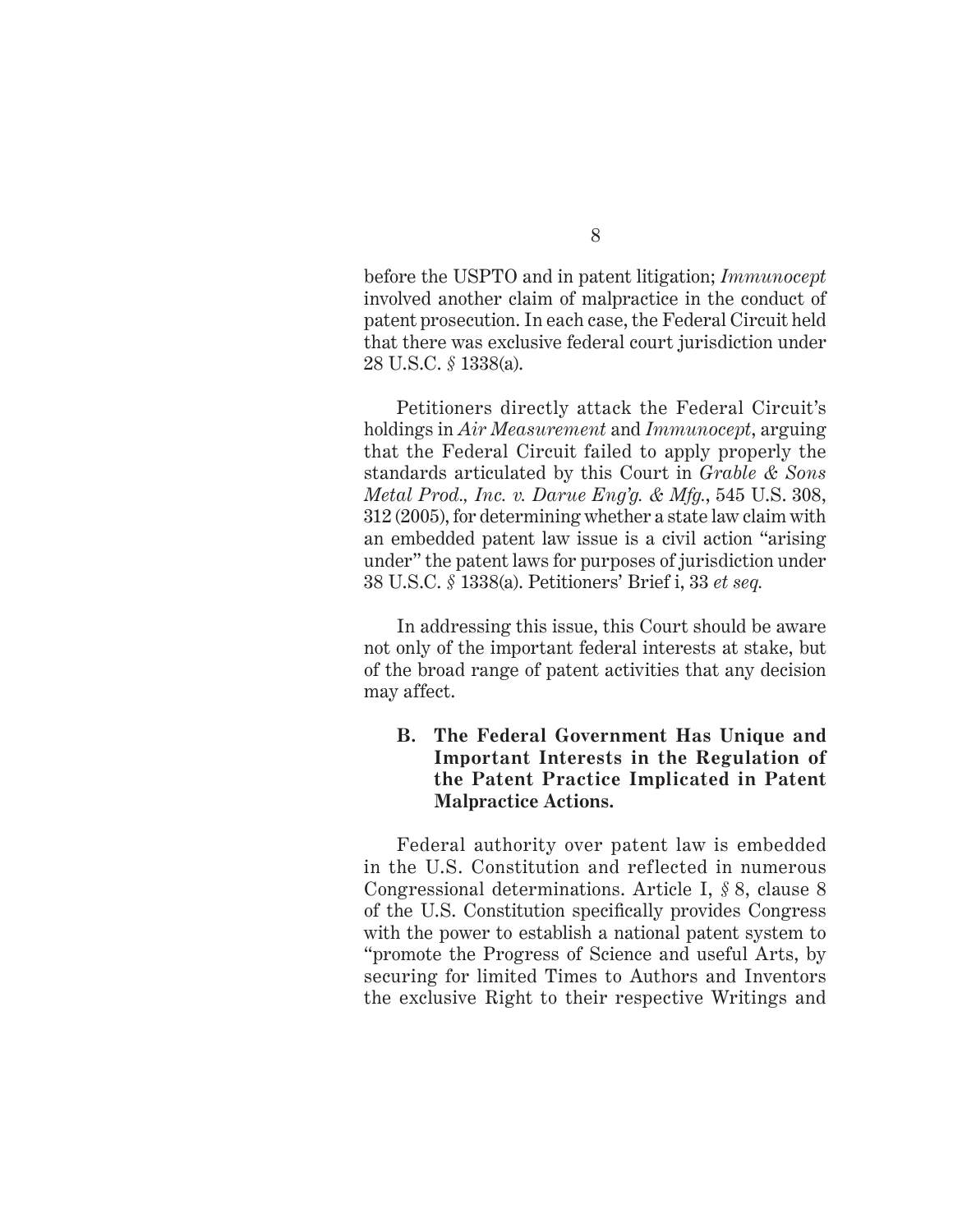Discoveries." In 1790, Congress passed the first patent statute. Act of Apr. 10, 1790, ch. 7, 1 Stat. 109. In 1836, Congress created a patent office to examine applications for patents. Act of July 4, 1836, ch. 357, *§* 6, 5 Stat. 117. Today, no one doubts that patents play an important, albeit at times controversial, role in our national economy.

Congress has authorized the USPTO not only to examine and grant patents, but to regulate the "conduct of agents, attorneys, or other persons representing applicants or other parties" before it under authority provided by 35 U.S.C. *§* 2(b)(2)(D). *See generally*, *Sperry v. Florida ex rel. Florida Bar*, 373 U.S. 379 (1963). Pursuant to USPTO regulations, an attorney-at-law or other person wishing to pratice before the USPTO must first meet certain academic qualifications, such as having a degree in a scientific or engineering discipline. 37 C.F.R. § 11.7. Generally, they must pass an examination and be registered to practice before the USPTO. *Id.*  Patent agents, who are not attorneys-at-law, and patent attorneys have the same authority to prosecute patents on behalf of applicants within the USPTO. 37 C.F.R. § 11.6. The conduct of each is governed by USPTO regulations patterned after the American Bar Association Code of Professional Responsibility. *See* 37 C.F.R. *§* 10.1 *et seq.* The USPTO also has implemented rules for investigating and disciplining persons who practice before it. *See* 37 C.F.R. *§* 11.19 *et seq.* Decisions on such discipline are reviewed in federal court. 35 U.S.C. *§* 32.

In federal Court, parties may be represented in patent litigation within the federal courts is permitted by any attorney admitted to practice in that court. The attorneys need not be admitted to practice before the USPTO,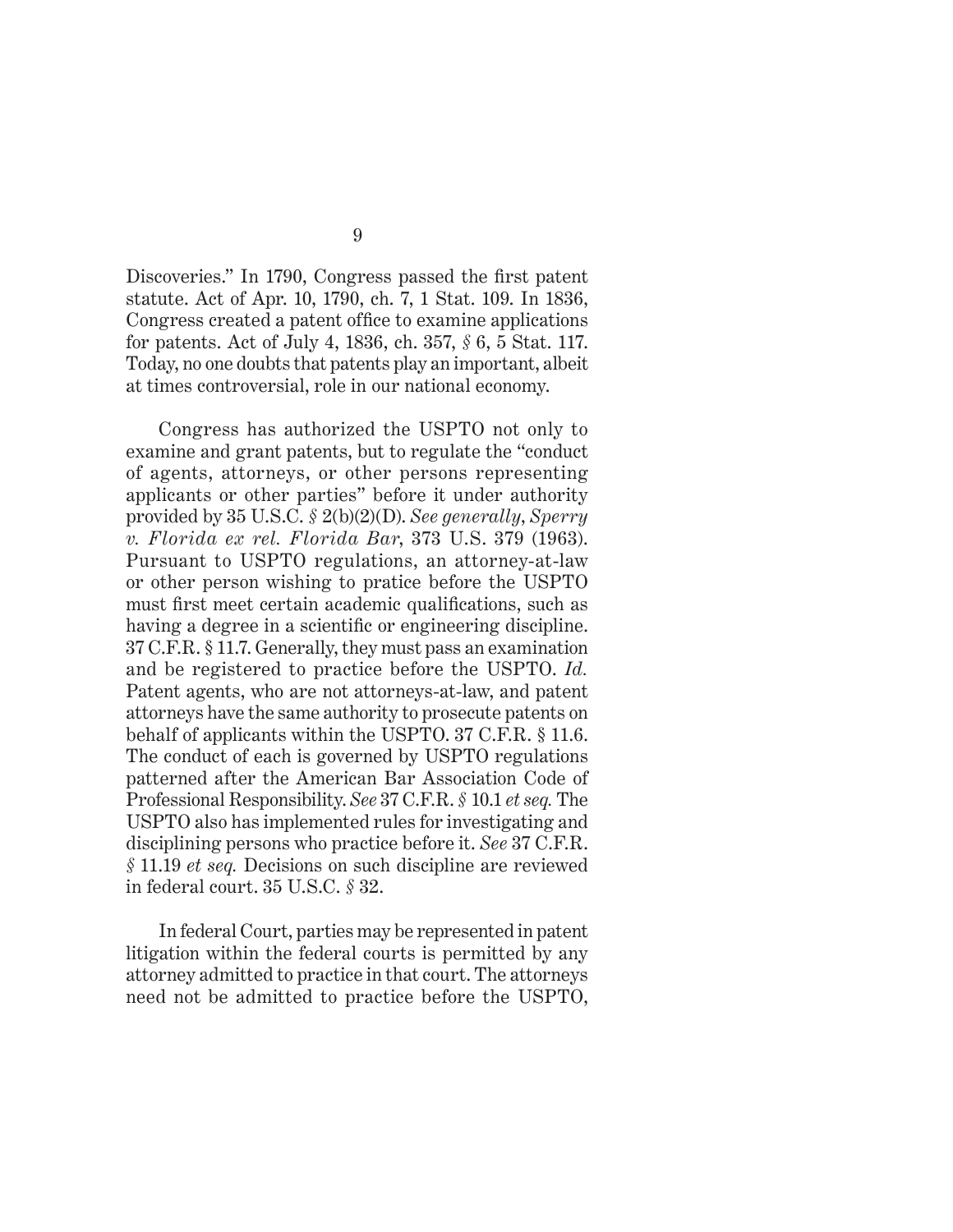though many are. Nonetheless, here too the conduct of these proceedings are of specific federal interest. In particular, unlike most areas of federal law, jurisdiction to hear patent cases is exclusive of the state courts. 28 U.S.C. *§* 1338(a). Accordingly, the federal courts, exclusive of the state courts, have a specific interest in regulating the conduct of the attorneys who practice before them in patent actions.

A malpractice action can influence the conduct of attorneys who practice in a specialized field. For example, a malpractice action could determine that an attorney in federal patent litigation has a duty to undertake certain activities or raise certain arguments before the federal court, over matters of exclusively federal patent law. It would be unusual for the states to regulate the conduct of attorneys in exclusively federal actions, in the same way that it would make little sense for a state to regulate the conduct of representatives before the USPTO. Yet, that is Petitioners' argument in this matter.

#### **C. Patent Practice Covers a Broad Range of Interrelated and Exclusively Federal Activities**

While the malpractice alleged in this case arose in the context of litigation, issues of statutory "on sale" bars and experimental use also arise in conducting patent prosecution before the USPTO and in other areas of patent practice. *See, e.g., In re Caveney,* 761 F.2d 671 (Fed. Cir. 1985) (rejection of patent application claims by USPTO affirmed). Similar malpractice claims could be envisioned arising out of alleged negligence in those matters.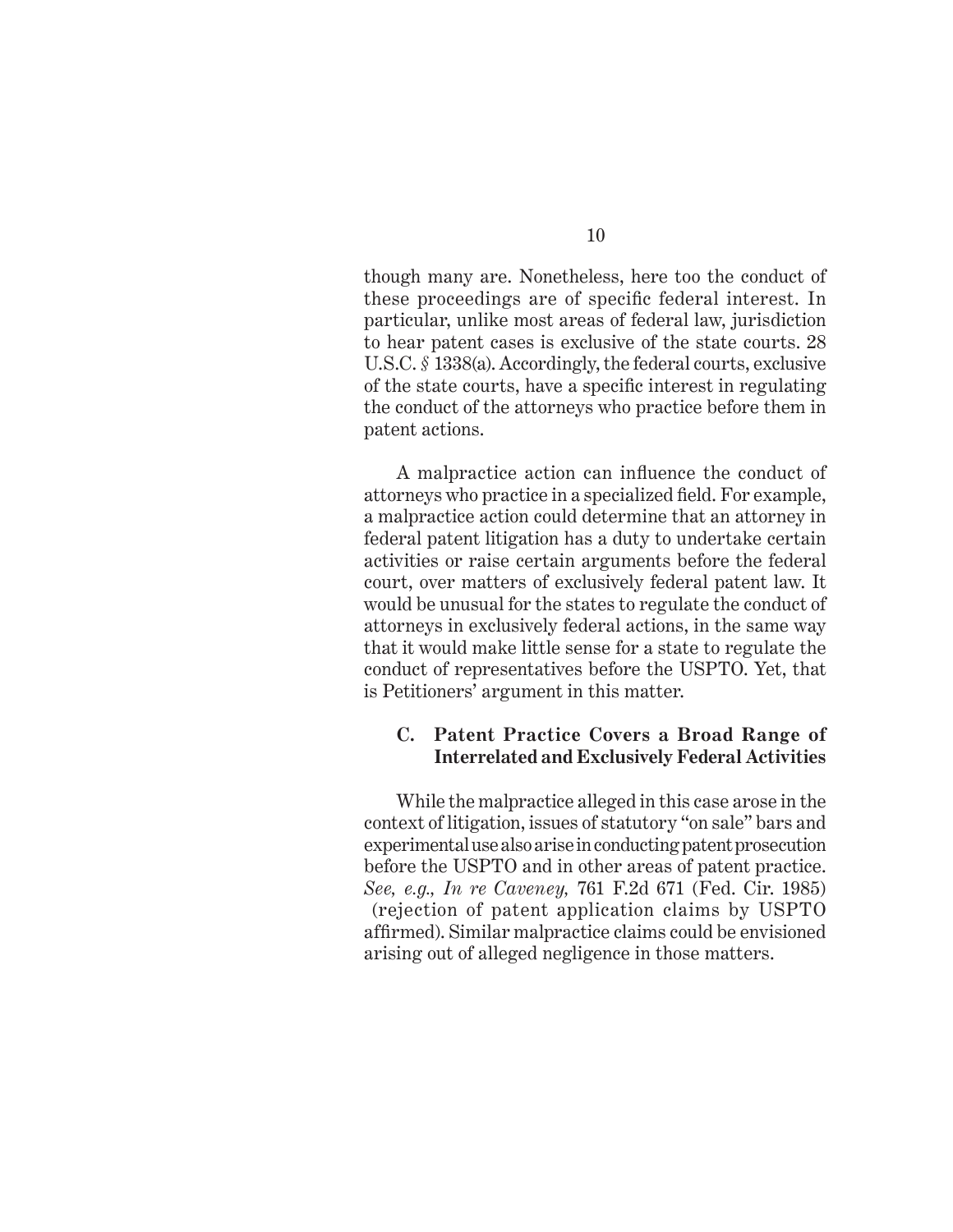Indeed, patent law practice covers a wide variety of legal areas. These include:

- Patent prosecution  $-$  the preparation and filing of patent applications in which practitioners must ensure that the applications comply with the patent statutes, 35 U.S.C. §101, *et seq.*, the regulations issued by the USPTO directed to the prosecution process, 37 C.F.R., Chapter I, and the procedures and other matters set forth by the USPTO in its Manual of Patent Examining Procedures.4
- Administrative trials in the USPTO this includes the preparation of *ex parte* reexamination petitions, the former conduct of *inter partes* reexaminations and the conduct of post-grant reviews and *inter partes* reviews that became available on September 16, 2012, under the America Invents Act.
- Patent litigation in the courts the enforcement or defense of patent infringement charges. These cases typically involve patent claim construction (an issue of law); infringement assessments based on the construed claims; validity determinations relating to, among other things, patentable subject matter, anticipation, obviousness, enablement, and written description, each of which is ultimately a question of law; application of the first sale and experimental use doctrines; and inequitable conduct.

<sup>4.</sup> The Manual of Patent Examining Procedures is a 1,500 + page manual prepared by the USPTO that sets out its understanding of the patent statutes and how practitioners prepare and prosecute patent applications in line with the statutes and the rules of the USPTO. *See* http://www.uspto.gov/web/offices/ pac/mpep/index.html.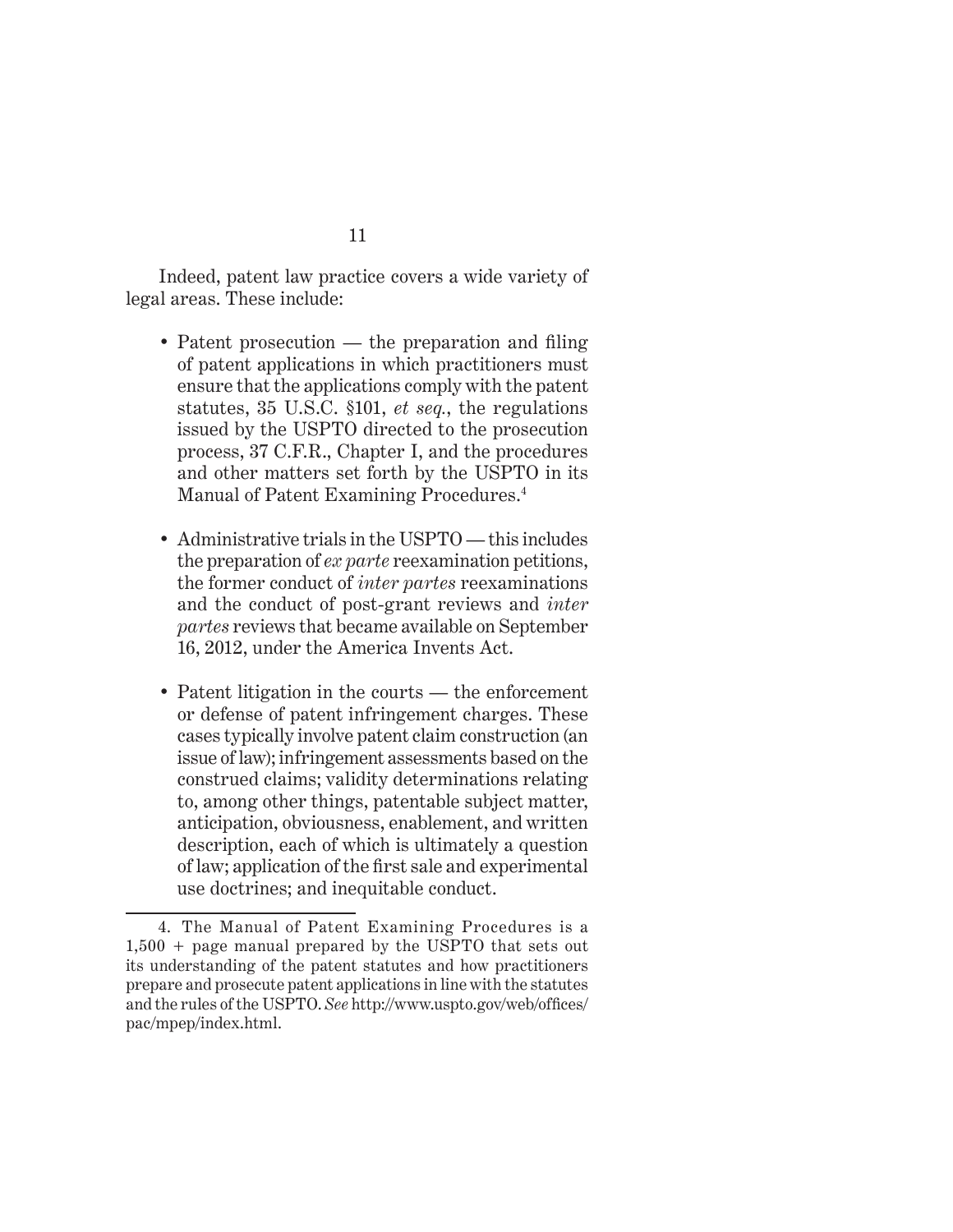• Patent opinions — the preparation of legal opinions that address a person's freedom to make, use, sell or import a device or to practice a method in light of existing patents (commonly referred to as a Freedom to Operate opinion); the review of the prosecution history of a patent and preparation of an assessment of the meaning of the patent's claims; the analysis of a device or method and a comparison to the construed claims of a patent for purposes of determining whether there is a reasonable likelihood of infringement; the review of prior art and a comparison of that prior art to the construed claims of a patent to determine whether the claims might be deemed invalid; and the investigation of possible issues of inequitable conduct occurring during the prosecution of the patent. *See, e.g., In re Seagate,* 497 F.3d 1360, 1366 (Fed. Cir. 2007) (subjects of several example opinions described).

Because the same issues commonly arise in patent litigation, in trials before the USPTO, during prosecution of a patent application or in other contexts, a malpractice claim regarding conduct in patent litigation risks affecting the conduct of patent agents and patent attorneys in other patent law activities, including those before the USPTO and in other patent litigation within the various federal courts.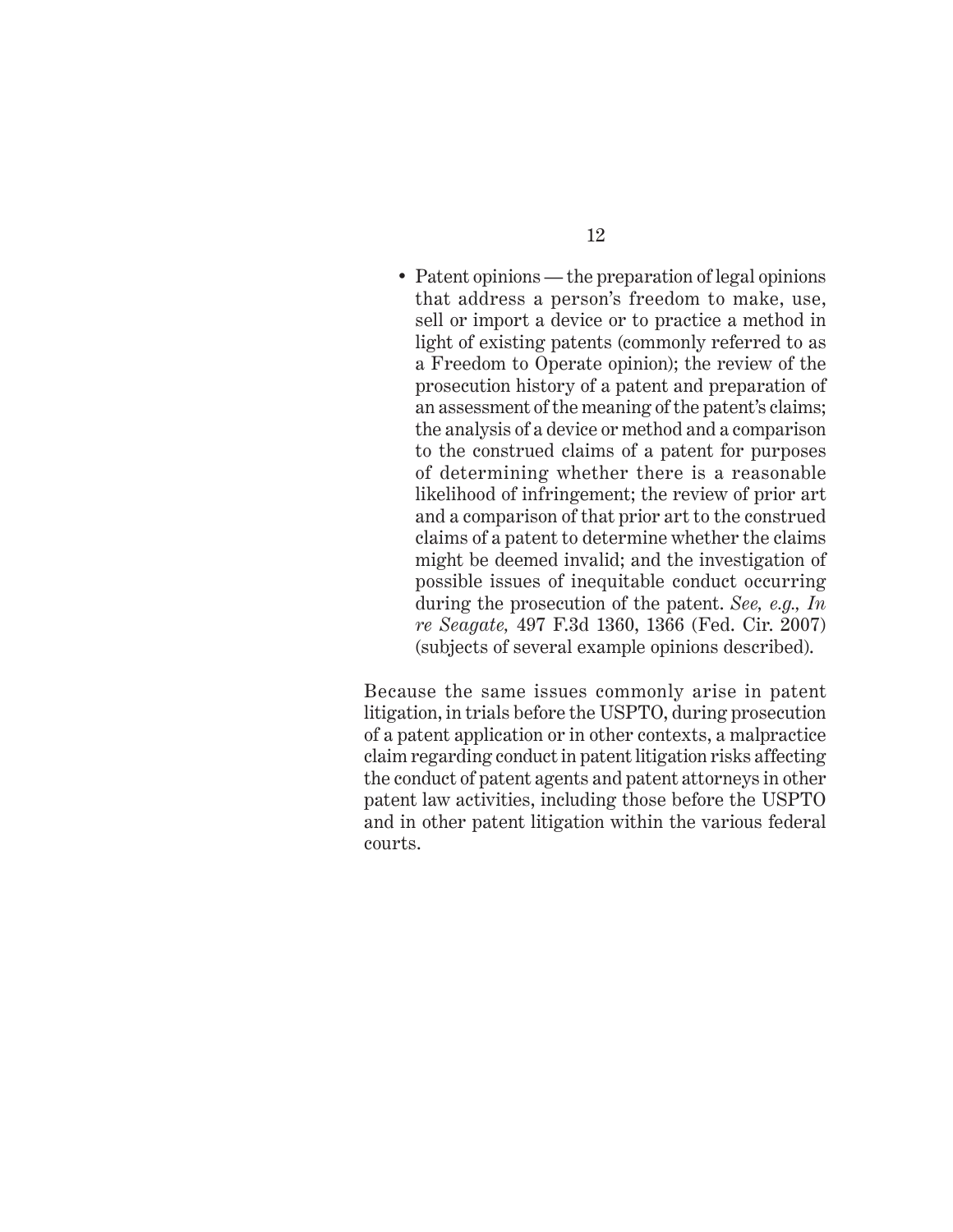## **II. The Federal Circuit Properly Held that Claims of Malpractice in the Practice of Patent Litigation Are Within the Exclusive Jurisdiction of the Federal Courts Under a Proper Application of the**  *Grable* **Standards.**

This Court has long-recognized that an action may be one "arising under" a federal law even though the cause of action asserted is created by state law and not federal law. The Court has characterized this as that "longstanding, if less frequently encountered, variety of federal 'arising under' jurisdiction, … [where] federalquestion jurisdiction will lie over state-law claims that implicate significant federal issues." *Grable*, 545 U.S. at 312.

The doctrine captures the commonsense notion that a federal court ought to be able to hear claims recognized under state law that nonetheless turn on substantial questions of federal law, and thus justify resort to the experience, solicitude, and hope of uniformity that a federal forum offers on federal issues.

*Id.* 

**A. This Court Has Construed the "Arising Under" Jurisdiction In 28 U.S.C.** *§* **1338(a) in the Same Way as the "Arising Under" Jurisdiction In 28 U.S.C.** *§* **1331.**

This Court most recently addressed the scope of federal jurisdiction under 28 U.S.C. § 1338(a) in the context of resolving a jurisdictional dispute between two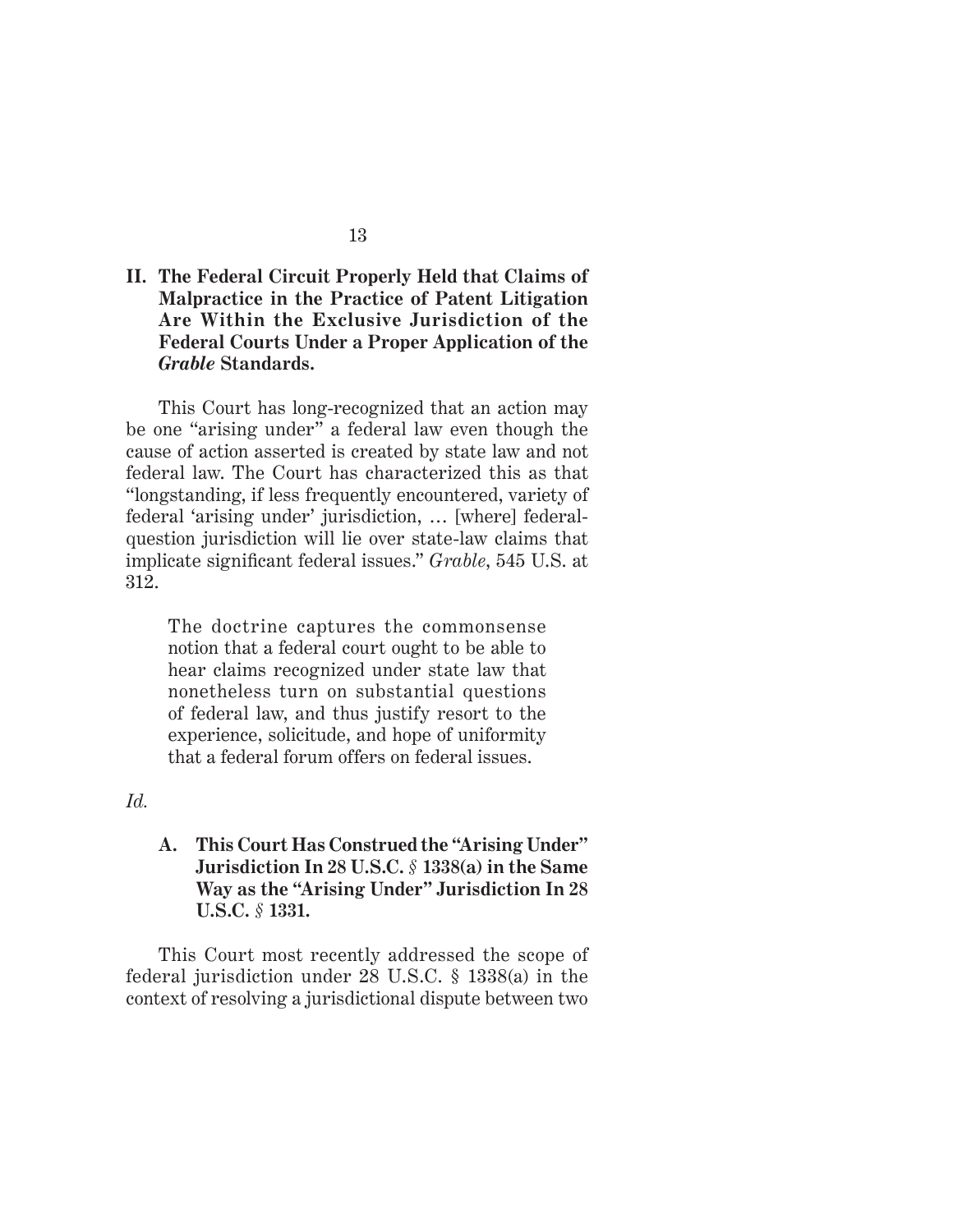federal Courts of Appeals, the Seventh Circuit and the Federal Circuit. *See Christianson v. Colt Ind. Op. Corp.*, 486 U.S. 800 (1988). Each court believed the other had appellate jurisdiction over a federal antitrust claim which alleged, *inter alia*, that defendant Colt had maintained a monopoly by obtaining patents that were presumptively valid but were in fact invalid based upon Colt's wrongful retention of proprietary information. *Id.* at 805–06. The question turned on whether the district court had jurisdiction under *§* 1338.

In *Christianson*, this Court held that "arising under" jurisdiction was construed the same in *§* 1338(a) as in other federal jurisdictional statutes using that language. It observed that cases construing the identical "arising under" language in the general federal question statute, 28 U.S.C. *§* 1331, "quite naturally applied the same test." *Christianson*, 486 U.S. at 808*.* "Linguistic consistency, to which we have historically adhered, demands that *§* 1338(a) jurisdiction likewise extend only to those cases in which a well-pleaded complaint establishes either that federal patent law creates the cause of action or that the plaintiff's right to relief necessarily depends on resolution of a substantial question of federal patent law, in that patent law is a necessary element of one of the well-pleaded claims." *Id.* at 809.

The decision in *Christianson* turned on the requirement that the patent law issue must be a necessary element of one of the well-pleaded claims. It observed that long ago, in interpreting the predecessor to *§* 1338, the Court held that for a case to be one "arising under" the patent laws "the plaintiff must set up some right, title or interest under the patent laws, or at least make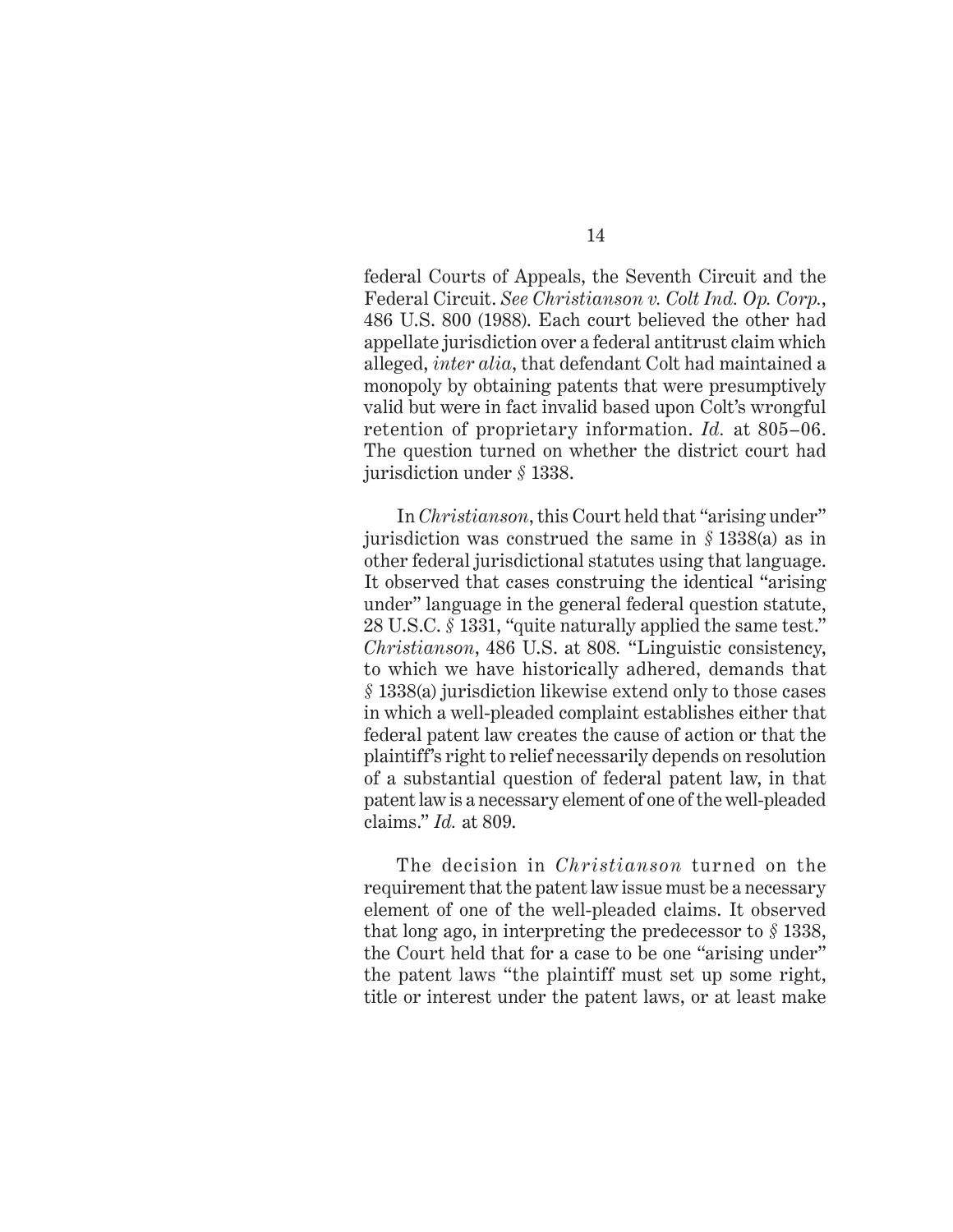it appear that some right or privilege will be defeated by one construction, or sustained by the opposite construction of these laws." *Christianson*, 486 U.S. at 807–08 The Court held that plaintiff's antitrust claims did not arise under the patent laws because the patent laws provided just one theory of recovery for each claim, but was not necessary to the overall success of either claim. *Id.* at 810. For this reason, the *Christianson* Court did not discuss whether the federal patent law question presented was "substantial."

### **B. The** *Grable* **Standard for Federal Question Jurisdiction Where State Claims Turn on Embedded Questions of Federal Law Provides Proper Guidance**

*Grable* considered whether the federal courts had jurisdiction over a state quiet title action in which Grable claimed that it had superior title to a parcel of land that was seized and sold by the U.S. Internal Revenue Service to satisfy a tax liability. Grable claimed the IRS notice of the sale was not properly served as required by federal law. The Court found jurisdiction, holding: "the national interest in providing a federal forum for federal tax litigation is sufficiently substantial to support the exercise of federal-question jurisdiction over the disputed issue on removal, which would not distort any division of labor between the state and federal courts, provided or assumed by Congress." *Grable*, 545 U.S. at 310.

While disclaiming any effort to articulate "a single, precise, all-embracing' test for jurisdiction over federal issues embedded in state-law claims between non-diverse parties," the decision in *Grable* strived to do exactly that.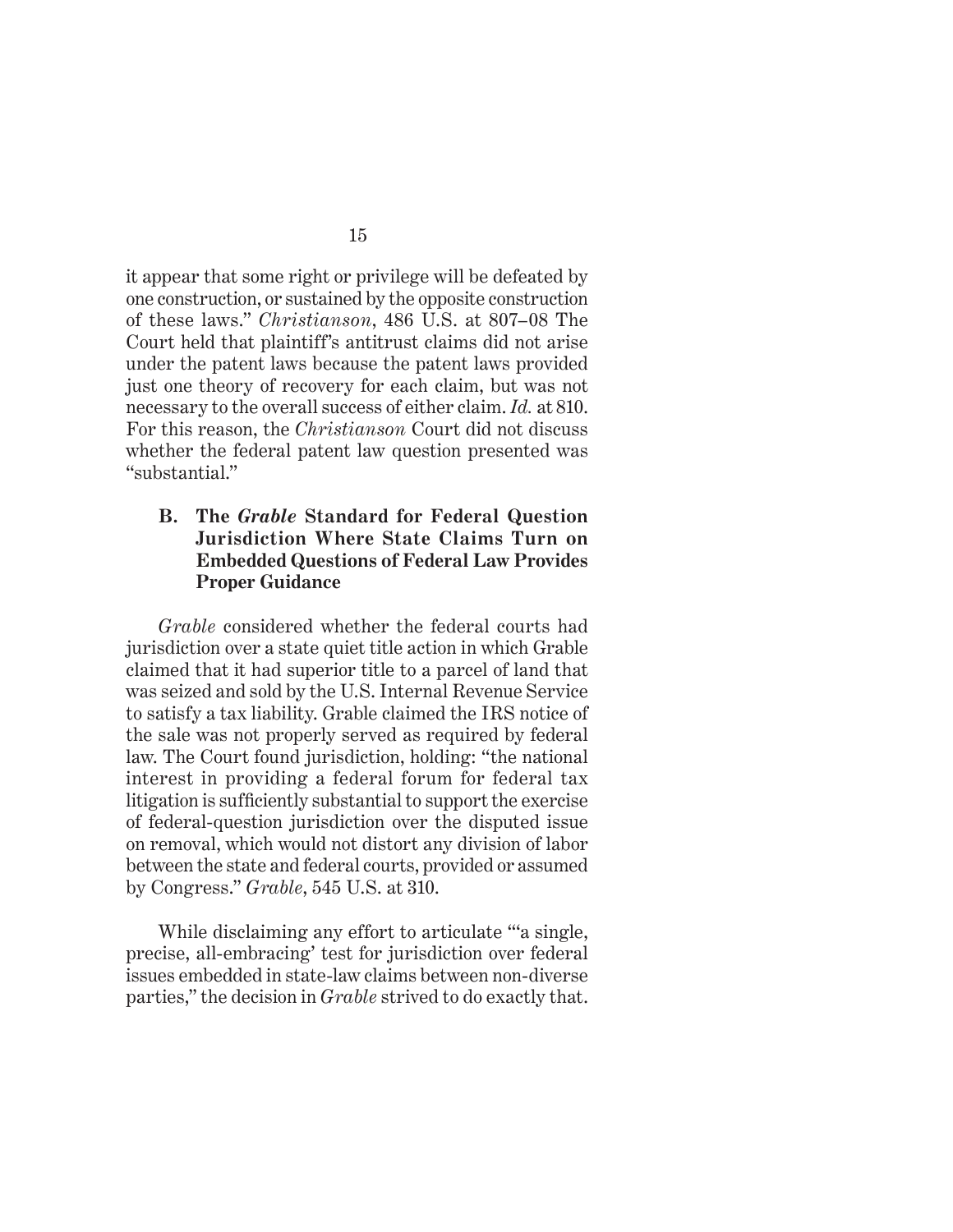First, the Court ruled that the mere need to apply federal law is not itself sufficient. *Grable*, 545 U.S. at 313. Beyond that, "federal jurisdiction demands not only a contested federal issue, but a substantial one, indicating a serious federal interest in claiming the advantages thought to be inherent in a federal forum." *Id.* Second, the Court required that federal jurisdiction be consistent with congressional judgment about the sound division of labor between state and federal courts governing the application of *§* 1331. *Id.*

The Court summarized the standard as follows:

[T]he question is, does a state-law claim necessarily raise a stated federal issue, actually disputed and substantial, which a federal forum may entertain without disturbing any congressionally approved balance of federal and state judicial responsibilities.

*Id.* at 314.

## **C. The Holdings of** *Air Measurement* **and**  *Immunocept* **Do Not Confl ict with** *Grable.*

Like the present case, both *Air Measurement*  and *Immunocept* addressed malpractice actions that originated in Texas. The malpractice action in *Air Measurement* was filed in the state court then removed to the federal court. The complaint alleged various errors made by the patentee's patent attorney in prosecuting a patent and in subsequent lawsuits asserting the patent was against alleged infringers. Those lawsuits all settled without any judicial determination of infringement, invalidity or unenforceability. *Air Measurement*, 504 F.3d at 1266.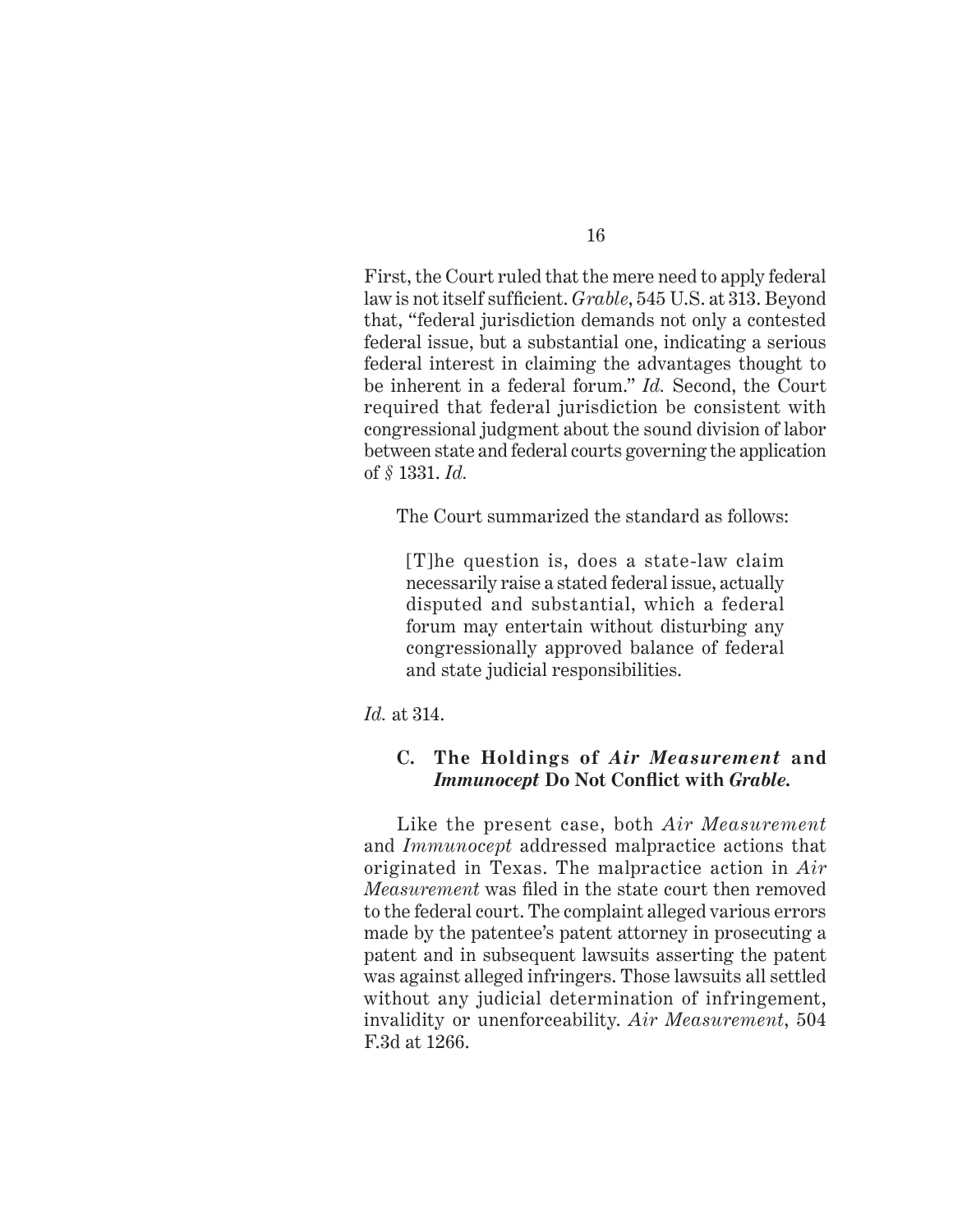The Federal Circuit ruled:

"Because we conclude that the patent infringement question is a necessary element of AMT's malpractice claim and raises a substantial, contested question of patent law that Congress intended for resolution in federal court, we affirm."

*Air Measurement*, 504 F.3d at 1265. This statement is a succinct statement of the *Grable* standard recited above.

In considering the jurisdictional issue, *Air Measurement* addressed the case-within-a-case aspect of the malpractice action causation element. Under Texas law, the elements of a malpractice claim are: (1) a duty owed to the plaintiff, (2) breach of that duty, (3) proximate causation of plaintiff's injuries, and (4) damages. *Air Measurement*, 504 F.3d at 1268. Where the claim stems from unsuccessful prior litigation, the plaintiff must establish proximate causation by proving that it would have prevailed in the prior litigation but for the alleged negligence. *Id.* at 1268–69. In that case, this meant the plaintiff would have to prove it would have prevailed in the underlying patent infringement action but for the alleged malpractice.

The defendant-appellant in *Air Measurement* argued that *Grable* added an additional dimension to the *Christianson* test based on the congressionally approved balance between federal and state jurisdiction. *Air Measurement*, 504 F.3d at 1271. The Federal Circuit rejected this argument, concluding that the federalism concern expressed in *Grable* was not new and that *Grable* did not change the "arising under" case law. *Id.*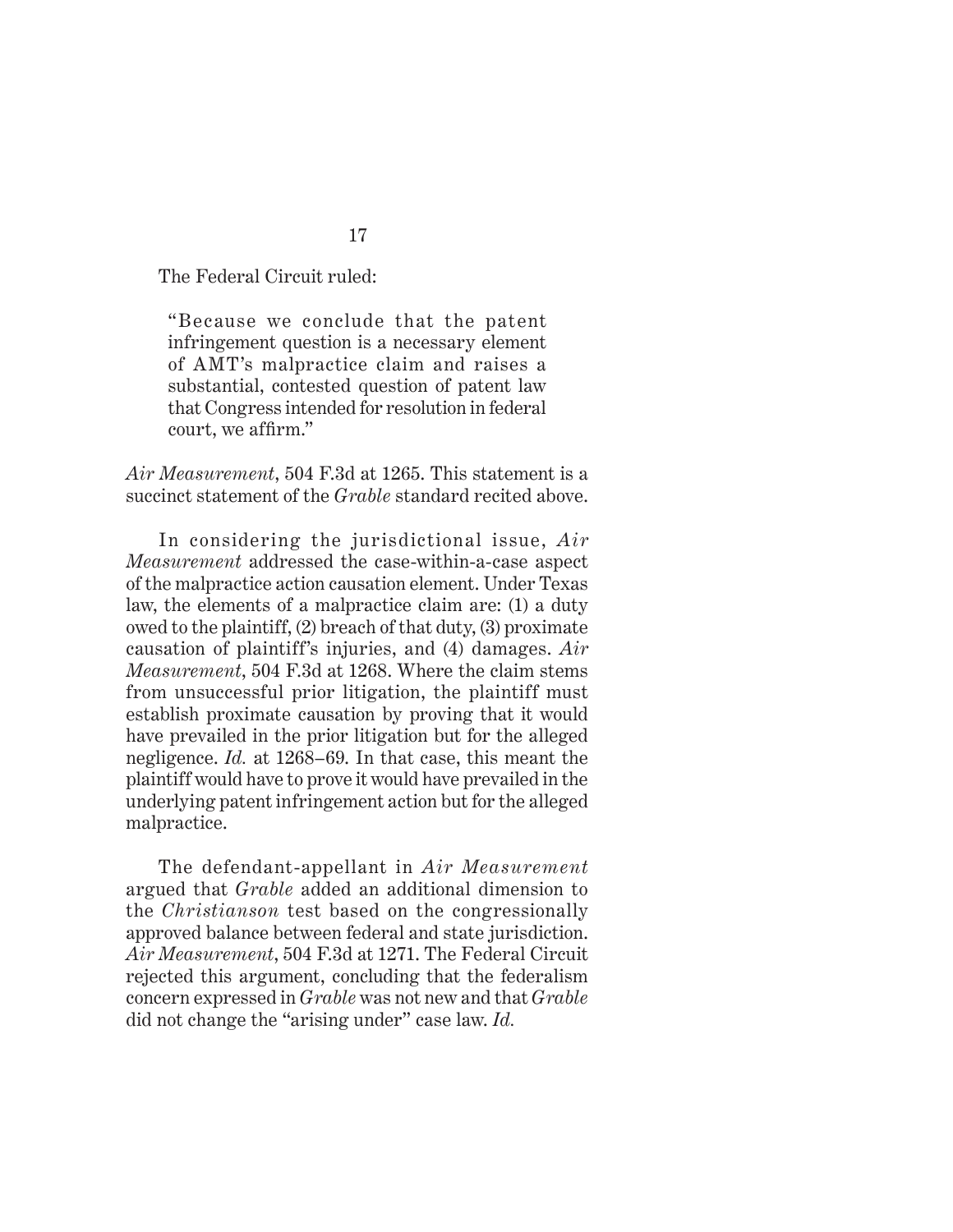There is a strong federal interest in the adjudication of patent infringement claims in federal court because patents are issued by a federal agency. The litigants will also benefit from federal judges that have experience in claim construction and infringement matters. *See Grable*, 545 U.S. at 1315, 125 S. Ct. 2363; *see also Lacks Indus., Inc. v. McKechnie Vehicle Components USA, Inc.,* 322 F.3d 1335, 1341 (Fed. Cir. 2003) . . . Under these circumstances, patent infringement justifies "resort to the experience, solicitude, and hope of uniformity that a Federal forum offers on federal issues." *Grable*, 545 U.S. at 312.

#### *Air Measurement*, 504 F.3d at 1272.

The malpractice action in *Immunocept* was filed in the United States District Court for the Western District of Texas, relying upon § 1338 for jurisdiction. The alleged malpractice was malpractice in the conduct of patent prosecution before the USPTO.

The *Immunocept* decision, rendered by the same Federal Circuit panel and on the same day as *Air Measurement,* characterized *Grable* as merely rephrasing *Christianson*'s two-part test: "The Supreme Court later rephrased the *Christenson* two-part test as a determination of whether 'a state-law claim necessarily raise[s] a stated Federal issue, actually disputed and substantial, which a federal forum may entertain without disturbing any congressionally approved balance of federal and state judicial responsibilities.'" *Immunocept*,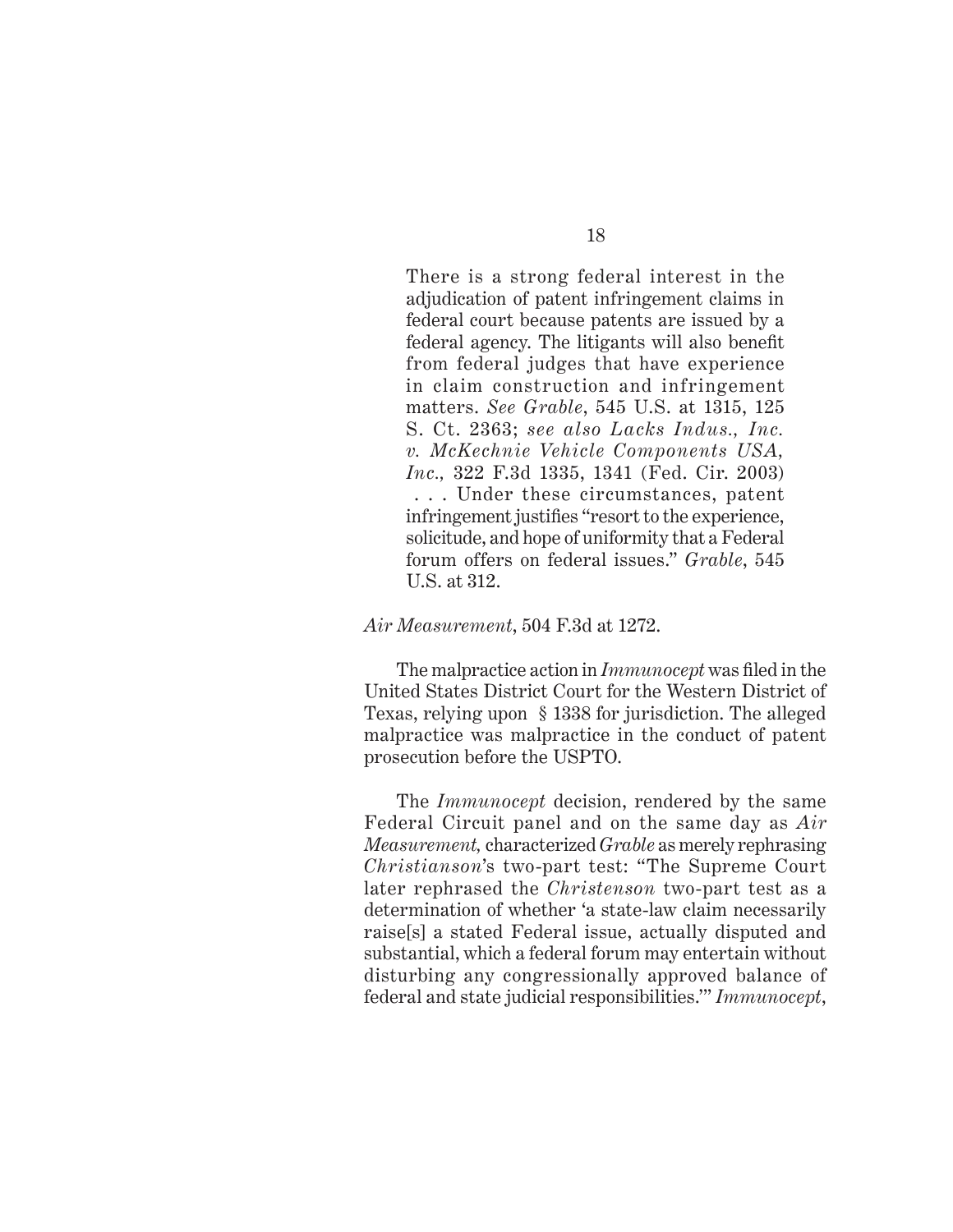#### 504 F.3d at 1284 (*quoting Grable*, 545 U.S. at 314.)

Consistent with the *Grable* test, the Federal Circuit first found that because the alleged claim drafting error was the "sole basis of negligence, the claim drafting error is a necessary element of the malpractice cause of action." *Immunocept*, 504 F.3d at 1285. The court went on to address the next two elements of the *Grable* test, namely, that the issue be actually disputed and be a substantial question.

The parties, however, dispute whether there was a drafting mistake. Therefore, if determining claim scope involves a substantial question of federal law that passes the federalism muster of *Grable,* there is §1338 jurisdiction over the malpractice claim under both *Christensen* and *Grable*.

*Id.* at 1285. After reviewing some of its prior case law regarding § 1338 jurisdiction, the court continued:

Because patent claim scope defines the scope of patent protection, . . . , we surely consider claim scope to be a substantial question of patent law. As a determination of patent infringement serves as a basis of §1338 jurisdiction over related state law claims, so does a determination of claim scope. After all, claim scope determination is the first step of a patent infringement analysis. . . .

*Id.* (citations omitted).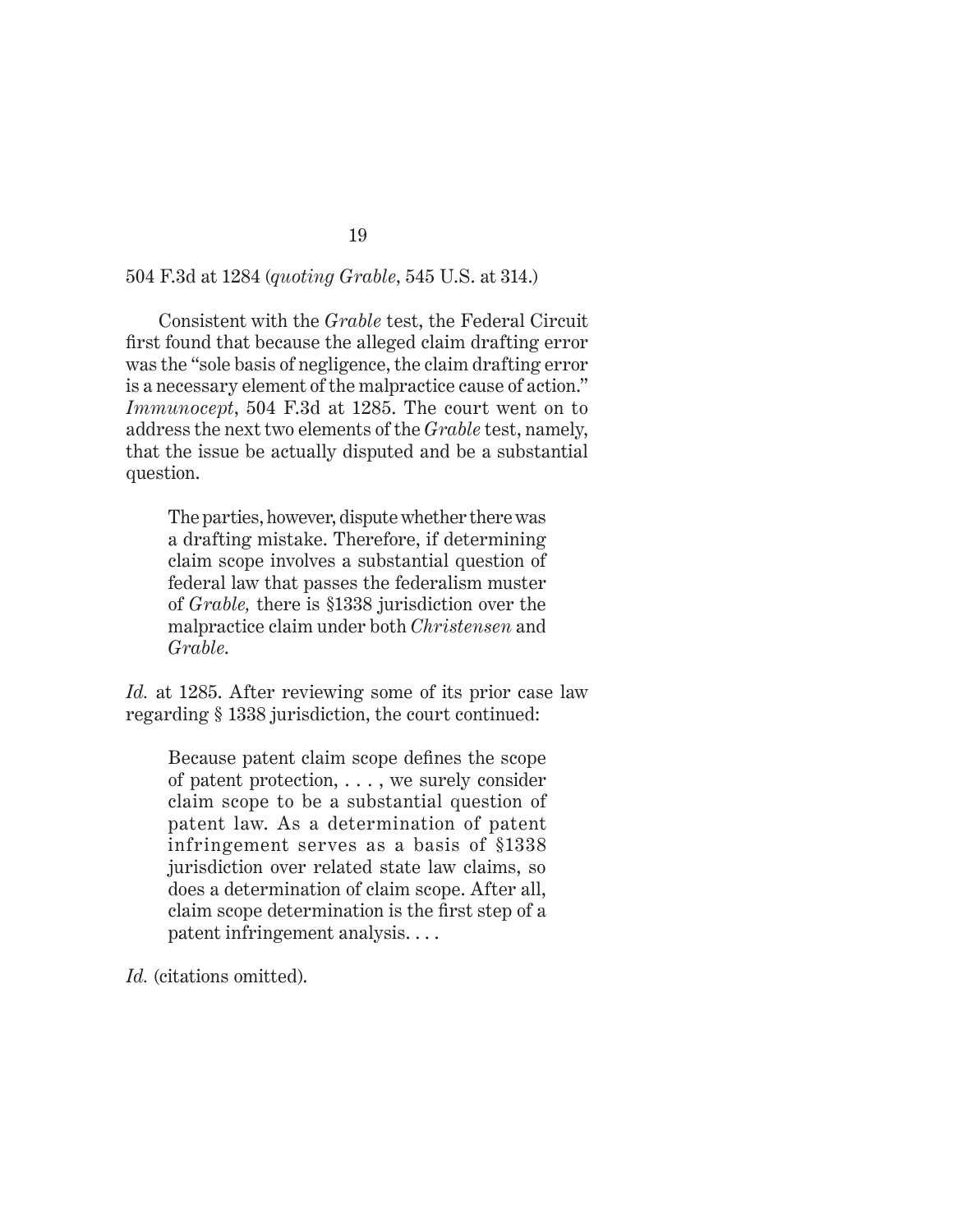The court went on to consider the federalism concerns and whether the exercise of jurisdiction in a federal forum would disturb any congressionally approved balance of federal and state judicial responsibilities. In addressing this, the court observed that because a claim scope determination is a complex question of law, litigants would benefit from federal judges who are accustomed to handling the complicated rules. *Immunocept*, 504 F.3d at 1285. "Additionally, Congress' intent to remove nonuniformity in the patent law, as evidenced by its enactment of the Federal Courts Improvement Act of 1982, Pub. No. 97-164, 96 Stat. 25, is further indicium that *§* 1338 jurisdiction is proper here." *Id*. at 1285–86.

The Federal Circuit holdings in *Air Measurement*  and *Immunocept* expressly and properly applied this Court's law regarding "arising under" jurisdiction and, particularly, the test as articulated in *Grable*.

- **D. Congress' Exclusion of State Court Jurisdiction and Manifest Desire for National Uniformity Express Congressional Intent that Embedded Issues Touching Patent Law and the Regulation of Its Practice Are Substantial as a Matter of Law.**
	- **1. Because Federal Jurisdiction of Patent Claims Is Exclusive, a Relatively Brightline Should Delineate When a Patent Issue Gives Rise to Federal Jurisdiction So As to Avoid Injustice.**

In *Christianson*, the parties were bounced back and forth in a game of "jurisdictional ping-pong" between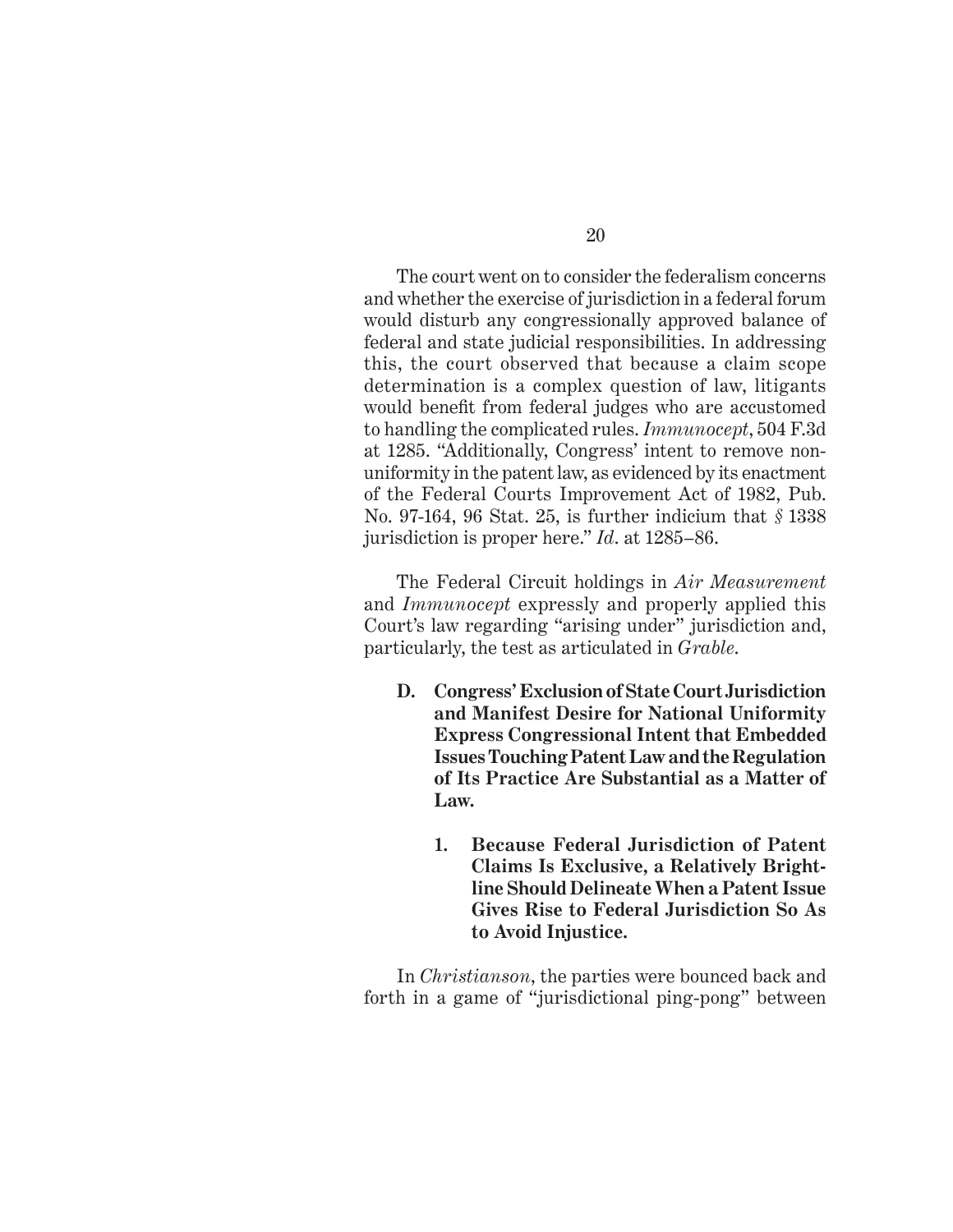the two courts of appeal, each claiming the other had jurisdiction. The Court noted the expense and frustration that this can cause parties to litigation, nonetheless acknowledging that such problems are inherent in drawing jurisdictional lines in close cases. 486 U.S. at 818.

The risk of injustice is particularly egregious when the issue is exclusive jurisdiction, such as under *§* 1338. In cases of jurisdiction under *§* 1331, the state courts, being courts of general jurisdiction, will always be available to a plaintiff in a case where federal jurisdiction is a close call. This is not so, however, under *§* 1338.

Because jurisdiction under *§* 1338 is exclusive, a plaintiff making a misjudgment as to which court has jurisdiction may risk loss of its claim. This is exemplified by the patent malpractice claim at issue in *Magnetek v. Kirkland & Ellis, LLP,* 954 N.E.2d 803, 352 Ill. Dec.  $720$  (App. 2011). In that case, plaintiff filed a malpractice suit in state court in August, 2008, alleging negligence in a patent litigation. The trial court dismissed the case in April, 2010 for lack of subject matter jurisdiction. Promptly thereafter, the plaintiff brought a new action in the United States District Court for the Northern District of Illinois. That action was met with a motion to dismiss for filing the action after the expiration of Illinois' applicable 2 year statute of limitations. *See Magnetek, Inc., v. Kirkland & Ellis, LLP.*, Case No. 10-C-2131, 2010 WL 3052224 (N.D. Ill. Jun. 7, 2010) (Defendant's motion to dismiss pursuant to Fed. R. Civ. Pro. 12(b)(6)).

In *Grable*, Justice Thomas wrote a concurring opinion to emphasize his view that "jurisdictional rules should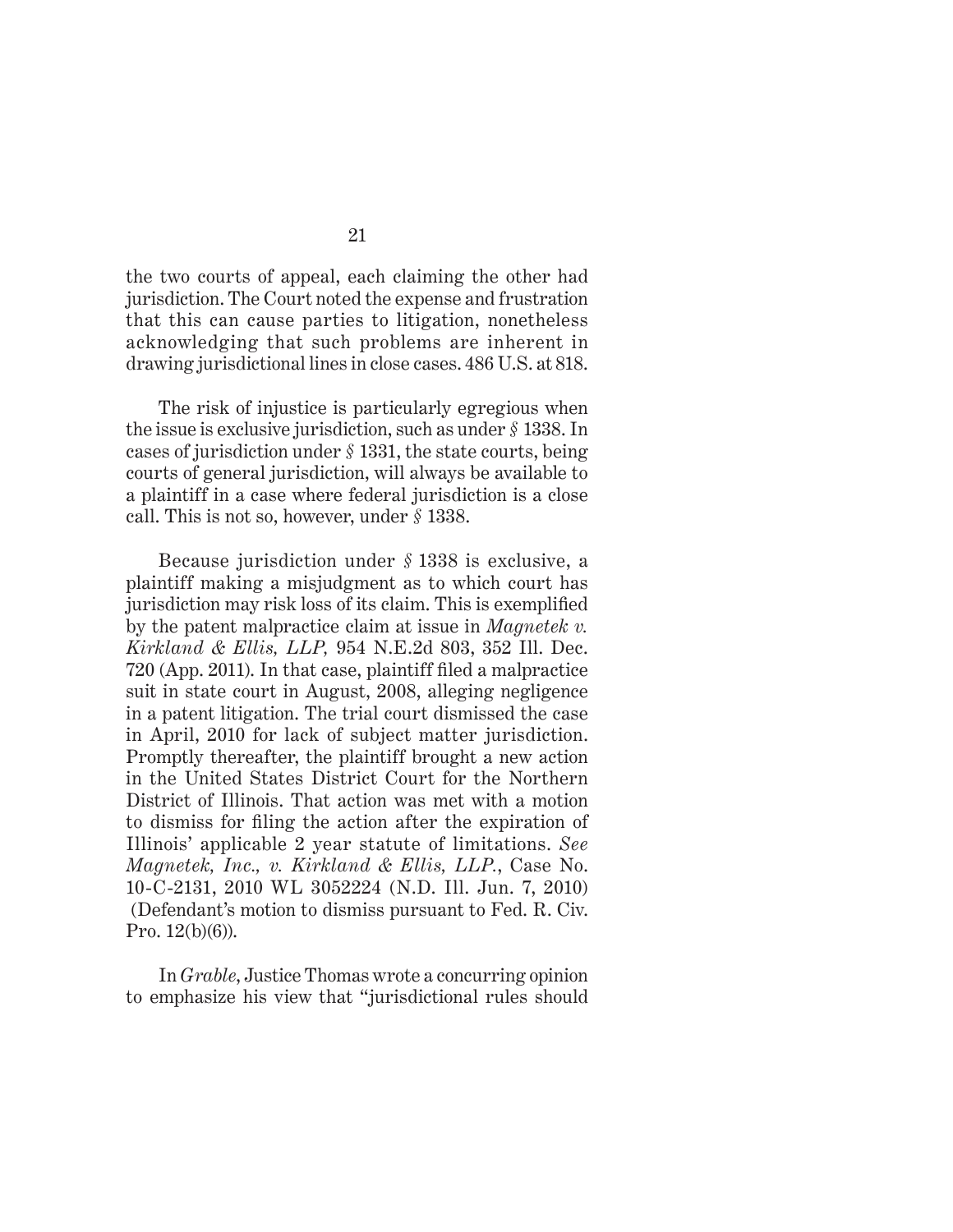be clear." 545 U.S. at 321. He observed that no one had asked the Court to adopt the rule Justice Holmes had set forth in *American Wellworks Co. v. Layne & Bowler Co.*, 241 US 257 (1916). Justice Holmes argued that §1331 jurisdiction should be limited to cases in which federal law creates the cause of action pled on the face of the plaintiff's complaint. Justice Thomas, in his concurrence, observed that "whatever the vices of the *American Wellworks* rule, it is clear." *Id*. at 321. The majority in *Grable*, however, expressly reaffirmed its rejection of the bright line Justice Holmes would have drawn. *Id.* at 314.

Petitioner characterizes the "arising under" case law as "muddled" and argues for a bright-line test that would exclude all patent malpractice actions from the federal courts. Petitioners' Brief 47–54. Petitioners' proposed bright line, however, would lead to a chaotic circumstance where fifty states would regulate what constitutes malpractice before the USPTO and influence the conduct of attorneys handling matters exclusively relegated to the federal courts. It would also conflict with Congressional intent discussed *infra.*

The AIPLA Brief, at 20, argues that state law claims with embedded patent law questions should be deemed "substantial" only if presenting "issues relating to the validity, construction or effect of the patent laws, whose resolution would settle a significant question of patent law and govern future cases." This standard would overturn *Air Measurement* and *Immunocept*, based upon the questionable assumption that there is a distinction between the application of law and the construction or effect of the law. More importantly, it too is at odds with the intent of Congress expressed when it created the Federal Circuit: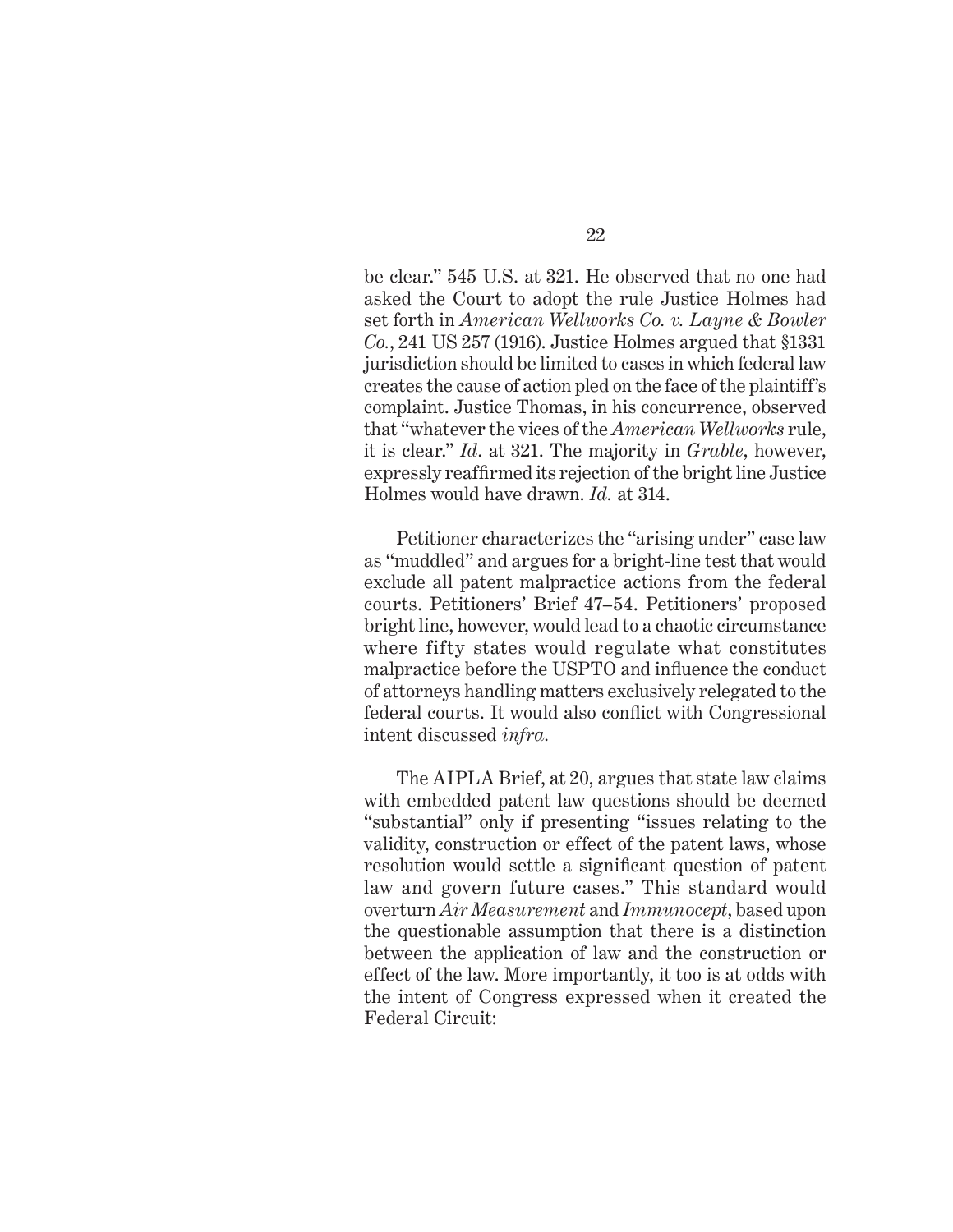Presently, there are three possible forums for patent litigation, the Court of Customs and Patent Appeals, a federal district court, or the Court of Claims. Although these multiple avenues of review do result in some actual unresolved conflicts in patent law, *the primary problem in this area is uncertainty which results from inconsistent application of the law to the facts of an individual case.* Even in circumstances in which there is no conflict as to the actual rule of law, the courts take such a great variety of approaches and attitudes toward the patent system that the application of the law to the facts of an individual case produces unevenness in the administration of the patent law.

House Rep. No. 97-312, 97th Cong., 1st Sess. 20-23 (1981) (hereafter House Rep.) (emphasis added). Congress expressly sought uniformity in the application of the patent laws, not just consistent construction or effect (assuming such can be discerned without reference to context).

What remains is a recognized need for a relatively clear line in view of the greater risks a mistaken judgment on jurisdiction may cause when federal jurisdiction is exclusive. Even where the issue was solely one of which appellate court had jurisdiction, this Court recognized that jurisdictional uncertainty "would undermine public confidence in our judiciary, squander private and public resources, and commit far too much of this Court's calendar to the resolution of fact specific jurisdictional disputes that lack national importance." *Christianson*, 486 U.S. at 818–19.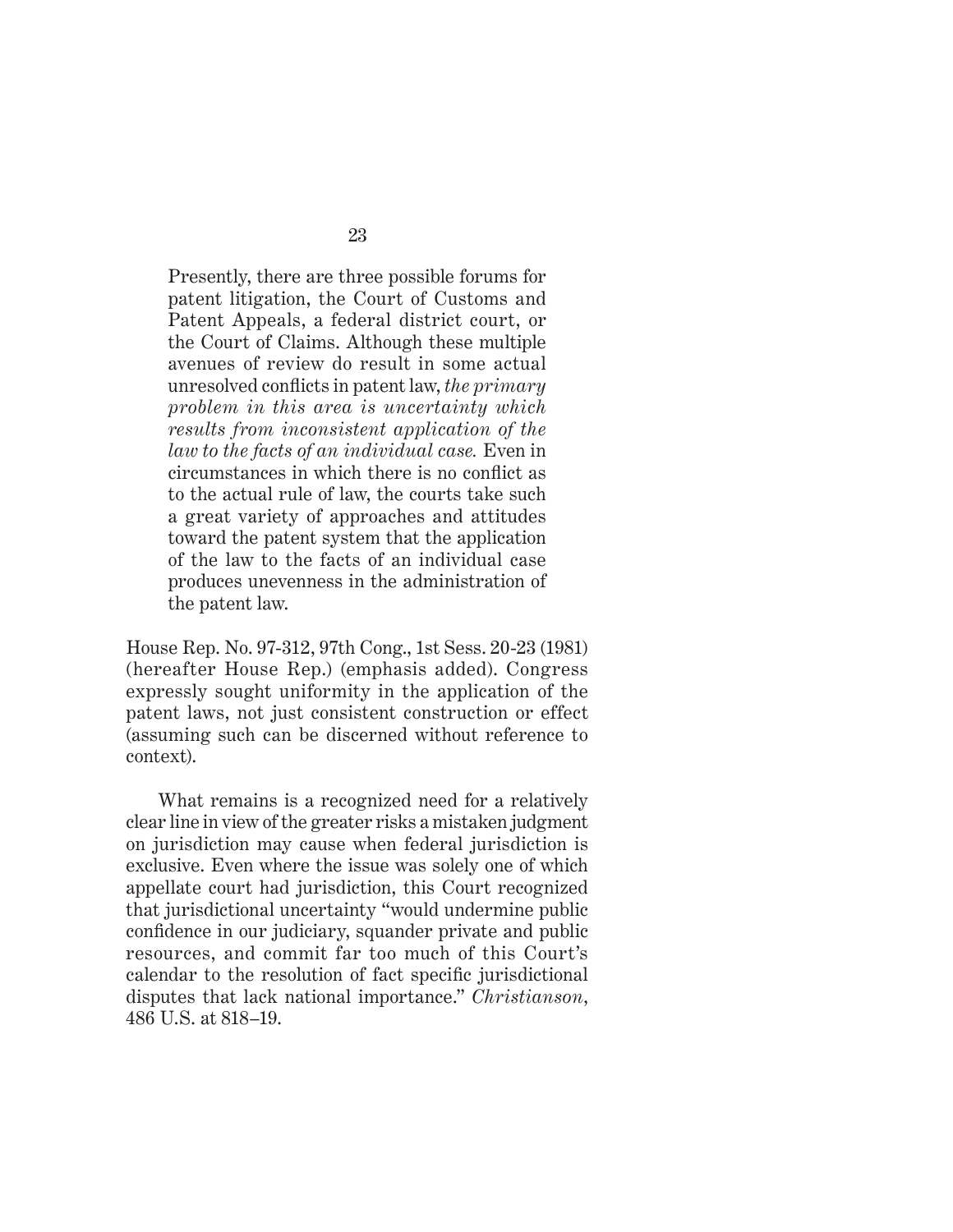### **E. The Federal Courts Improvement Act of**  1982 and the America Invents Act Reflect a **Congressional Intent that All But Immaterial, Inferential or Frivolous Patent Law Questions Are "Substantial" for the "Arising Under" Analysis.**

This Court has strived to apply the same set of rules to determine "arising under" jurisdiction regardless of the jurisdictional statute that employs those well-worn words, being constrained by "linguistic consistency." *Christianson*, 486 U.S. at 808–09. The *Grable* test, while perhaps not a "single, precise, all-embracing" test, nonetheless in application can provide greater certainty in determining jurisdiction under *§* 1338(a), by recognizing that Congress has evidenced its intent that all embedded patent law questions other than those that are immaterial, inferential, or frivolous, present "substantial" federal questions.

While *§* 1338(a) applies the same "arising under" terminology as *§* 1331, in applying the *Grable* test, this Court should acknowledge that the exclusivity of the jurisdiction under § 1338(a) is a congressional expression reflecting the substantiality of questions affecting patents and patent law. There are few other areas where Congress has taken the step of making federal court jurisdiction exclusive.<sup>5</sup>

<sup>5.</sup> Title 28 provides admiralty cases, 28 U.S.C. *§* 1333, and certain aspects of bankruptcy cases brought under title 11, 28 U.S.C.  $\frac{6}{5}$  1334(e)(2), as subject to exclusive federal court jurisdiction.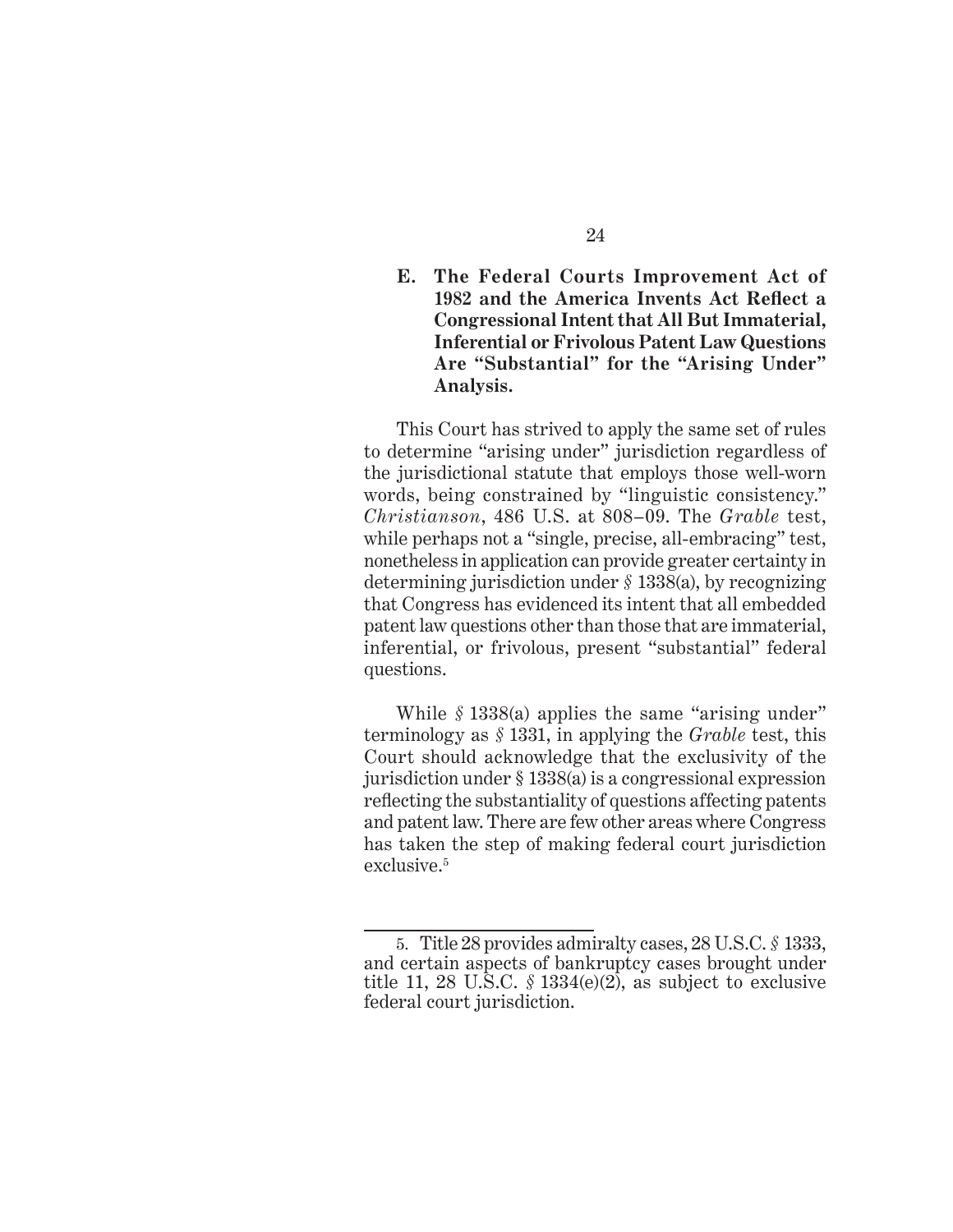Congress also expressed its view that patent law issues in general are substantial federal issues in the creation of the Federal Circuit Court of Appeals under the Federal Courts Improvement Act of 1982 ("FCIA"). Congress sought uniform application of the patent laws, and to avoid forum shopping, by consolidating appeals from patent cases into one court, the Federal Circuit. Congress apparently did not chose the best statutory language to implement its intent, *see Holmes Group Inc. v. Vornado Air Circulation Sys., Inc.*, 535 U.S. 826, 833–34 (2002), but these were Congress' goals in creating the Federal Circuit. Further, the legislative history manifests Congress' intent to vest the newly-created Federal Circuit Court of Appeals with broad and diverse jurisdiction to hear cases involving non-patent law issues when related and non-frivolous patent issues were also present. *See* H.R. Rep. No. 109- 407, at 9 (2006). The Federal Circuit has implemented Congress' intent by carefully exercising jurisdiction only over cases in which a party's claim for relief arose under the federal patent laws or where a plaintiff's right to relief depends on the resolution of a substantial question of federal patent law. *Holmes Group, Inc. v. Vornado Air Circulation Sys.*, 13 Fed. Appx. 961 (Fed. Cir. June 5, 2001) (vacating judgment and remanding case to district court); *Air Measurement,* 504 F.3d 1262 (discussed *supra* at Sec. II.C) and *Immunocept*, 504 F.3d 1281 (discussed *supra* at Sec. II.C).

In adopting recent amendments to Sections 1338(a) and 1295(1) of Title 28 in the America Invents Act of 2011 ("AIA"), Congress affirmed its intent to vest the Federal Circuit with broad and diverse jurisdiction. The amendments to Sections 1338(a) and 1295(1) were prompted by this Court's decision in *Holmes*, which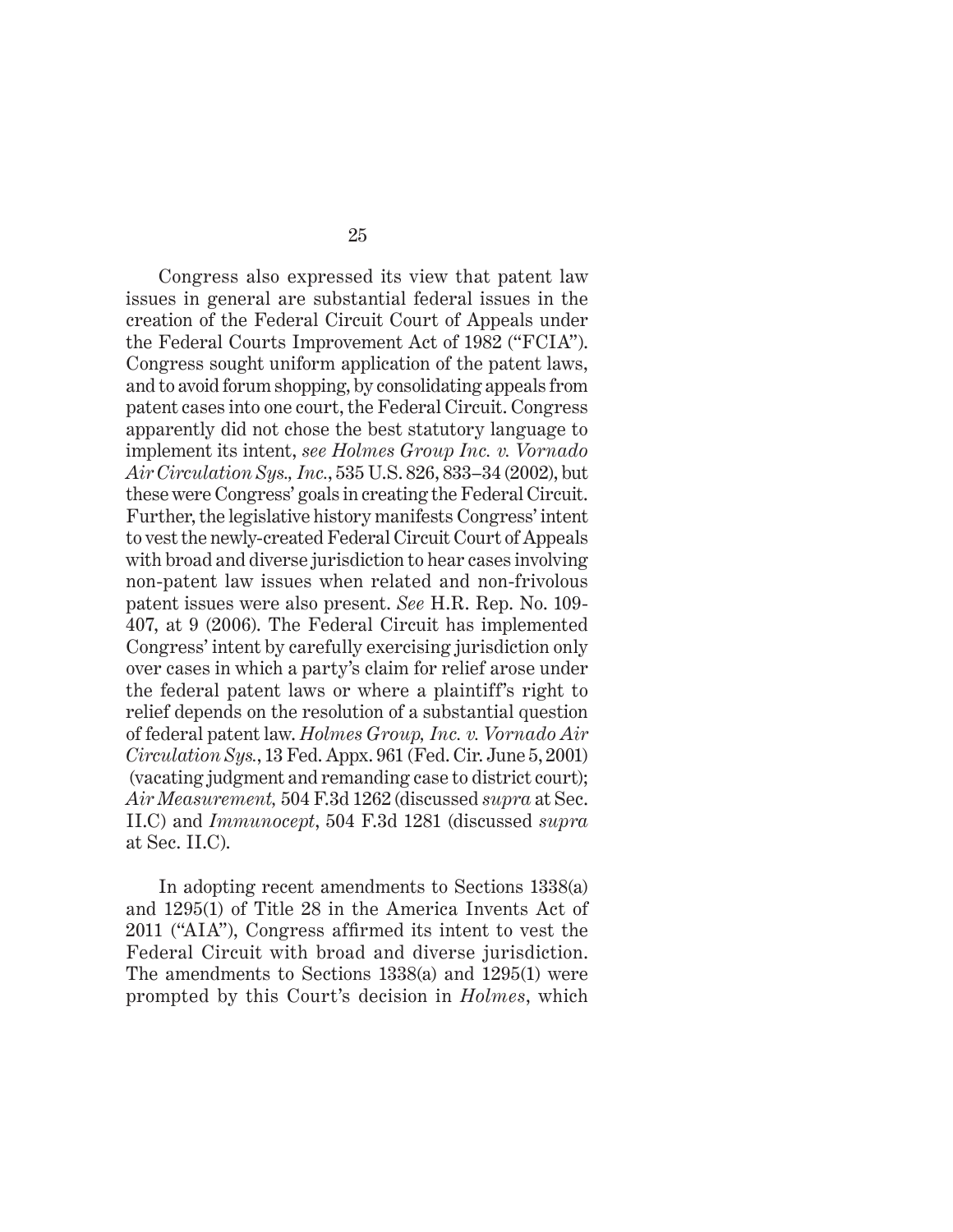applied the well-pleaded complaint rule to hold that a counterclaim seeking relief for patent infringement did not make the civil action one "arising under" the patent laws. H.R. Rep. No. 109-407, at 5. Congress expressed its belief that the *Holmes* decision "contravened the will of Congress when it created the Federal Circuit." *Id.*  Congress was concerned that the *Holmes* decision would "induce litigants to engage in forum-shopping among the regional circuits and State courts" resulting in the "erosion in the uniformity or coherence in patent law that has been steadily building since the Circuit's creation in 1982." *Id.* 

The AIA legislatively reversed *Holmes*, providing that a patent counterclaim provides removal jurisdiction in the district court pursuant to 28 U.S.C. *§* 1454. Pub. L. 112- 29, 125 Stat. 284, 331–32 (codified as amended 35 U.S.C.  $\S$ § 1338(a), 1295(1)). While leaving the first sentence of *§* 1338 the same, the AIA broadened the extent to which state court subject matter jurisdiction is excluded: "No State court shall have jurisdiction over any *claim for relief* arising under any Act of Congress relating to patents …." *Id*. (emphasis added). This provision essentially mandates that the district courts hear all claims for relief under the patent laws, and overrules the application of the wellpleaded complaint rule as a limitation for "arising under" jurisdiction under *§* 1338(a).

The AIA jurisdictional amendments became effective on September 16, 2011. What is important here is the clear reaffirmation that patent law issues are particularly viewed by Congress as substantial issues of federal law. Congress explained: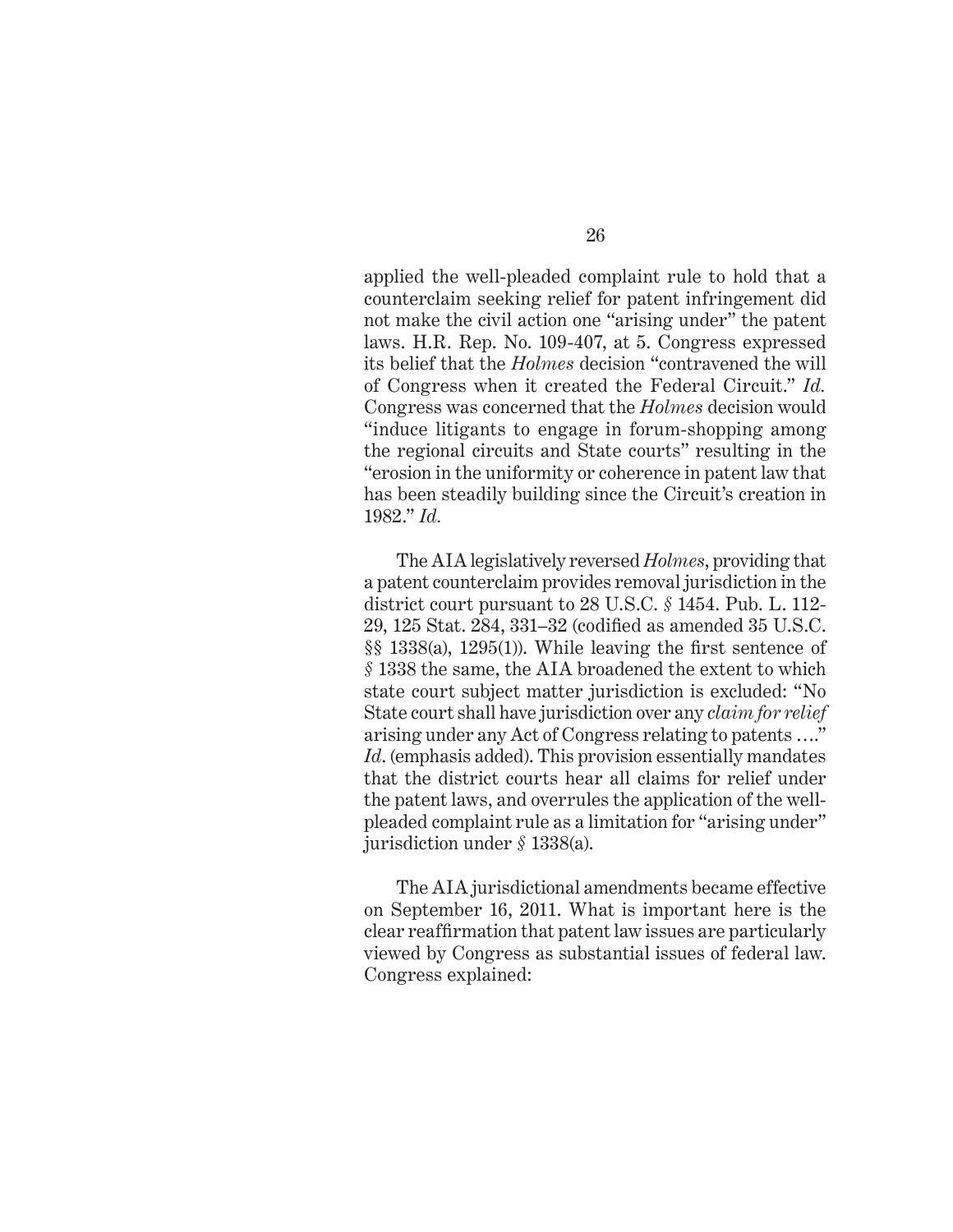the statutory language in question specifically requires that the district court have jurisdiction under 28 U.S.C. § 1338. This, standing alone, is a substantial requirement. *Immaterial, inferential, and frivolous allegations of patent questions will not create jurisdiction in the lower court*, and therefore will not create jurisdiction in the appellate court.

H.R. Rep. No. 109-407, at 41 (emphasis added). This suggests that where the claim raises a patent law issue that is *not* immaterial, inferential or frivolous, the district court is presented with a "substantial" issue of federal patent law.

**F. District Court Jurisdiction Over Patent Malpractice Actions Does Not Distort Any Division of Labor Between the State and Federal Courts Provided or Assumed by Congress.**

*Grable* provided a separate federalism test even where the state action discloses a contested and substantial federal question: "the federal issue will ultimately qualify for a federal forum only if federal jurisdiction is consistent with congressional judgment about the sound division of labor between state and federal courts governing the application of *§* 1331," or, here, *§* 1338(a). 545 U.S. at 313- 314.

This factor seeks an assessment of congressional intent, not a balancing of federal and state interests. Accordingly, Petitioners' discussion of state interests in legal malpractice actions and regulation of attorneys-at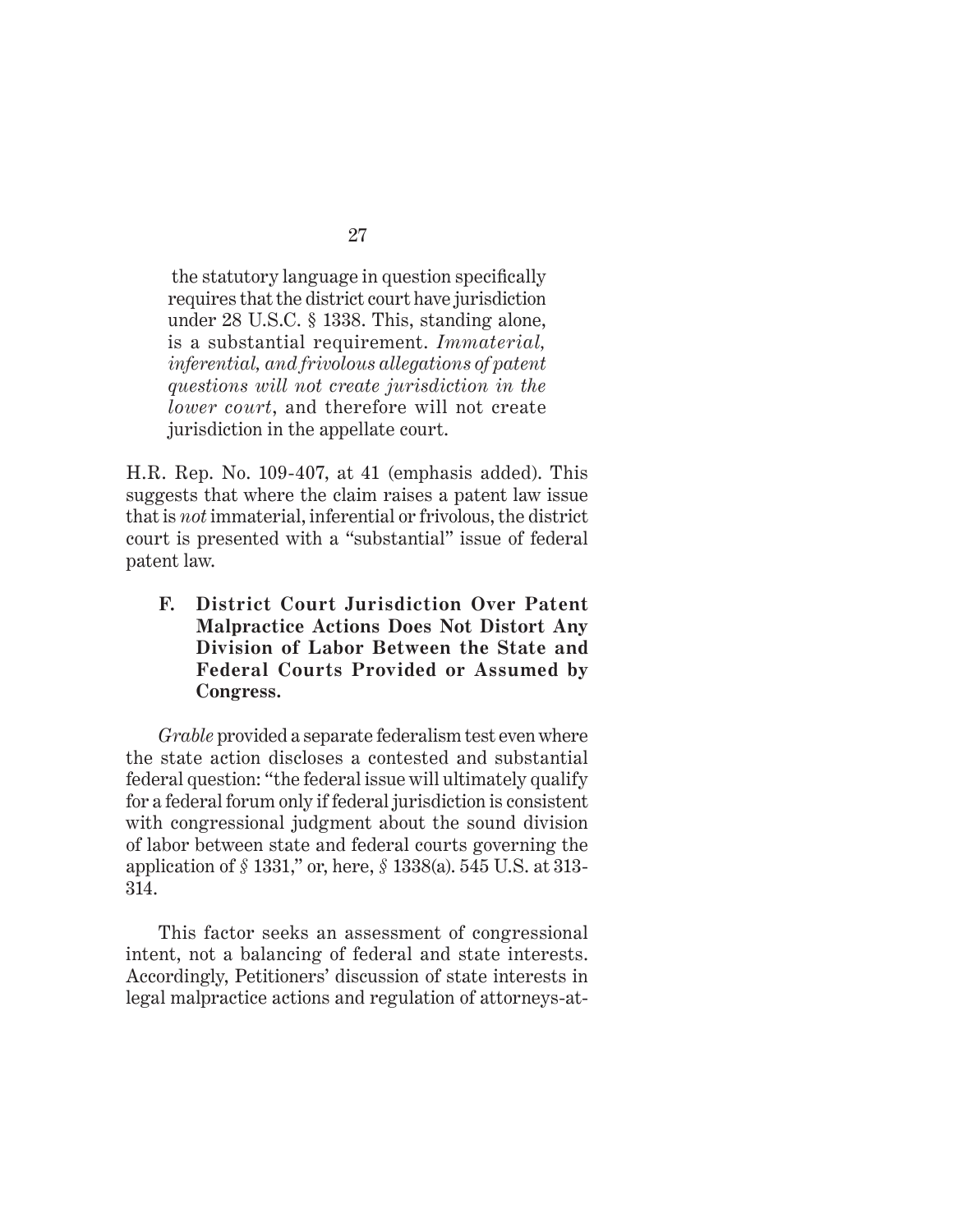law has little relevance. Regardless, such interests cannot outweigh the expressed federal interests.

First, Congress vested the federal courts with exclusive jurisdiction in patent matters. Particularly in the face of Congress' recent broadening of the state court exclusion of jurisdiction over patent cases, it cannot be argued that Congress intended to veto a broad scope of federal court jurisdiction over matters touching patent law issues.

Second, Congress authorized the USPTO to regulate all persons, attorneys and non-attorneys alike, who practice before the USPTO. The procedures within the USPTO include "trials" before the Patent Trial and Appeal Board. As of September 16, 2012, these include *inter partes* reviews. Those trials include the taking of depositions governed by the Federal Rules of Evidence, as well as oral and written argument. Pub. L. 112-29, 125 Stat.  $302-03$  (codified at  $35$  U.S.C.  $\S 316$ ). Here, Congress provided for federal regulation subject to federal court review, and there is no basis to argue that federal court jurisdiction over malpractice in this area is inconsistent with any congressionally assumed division of labor. *Cf. Sperry v. Florida ex rel. Florada Bar*, 373 U.S. 379 (1963) (holding state could not bar patent agent from engaging in acts incident to the preparation and prosecution of patent applications before the USPTO).

Accordingly, allowing the federal courts to determine patent malpractice actions is entirely consistent with the judgment of Congress regarding *§* 1338(a).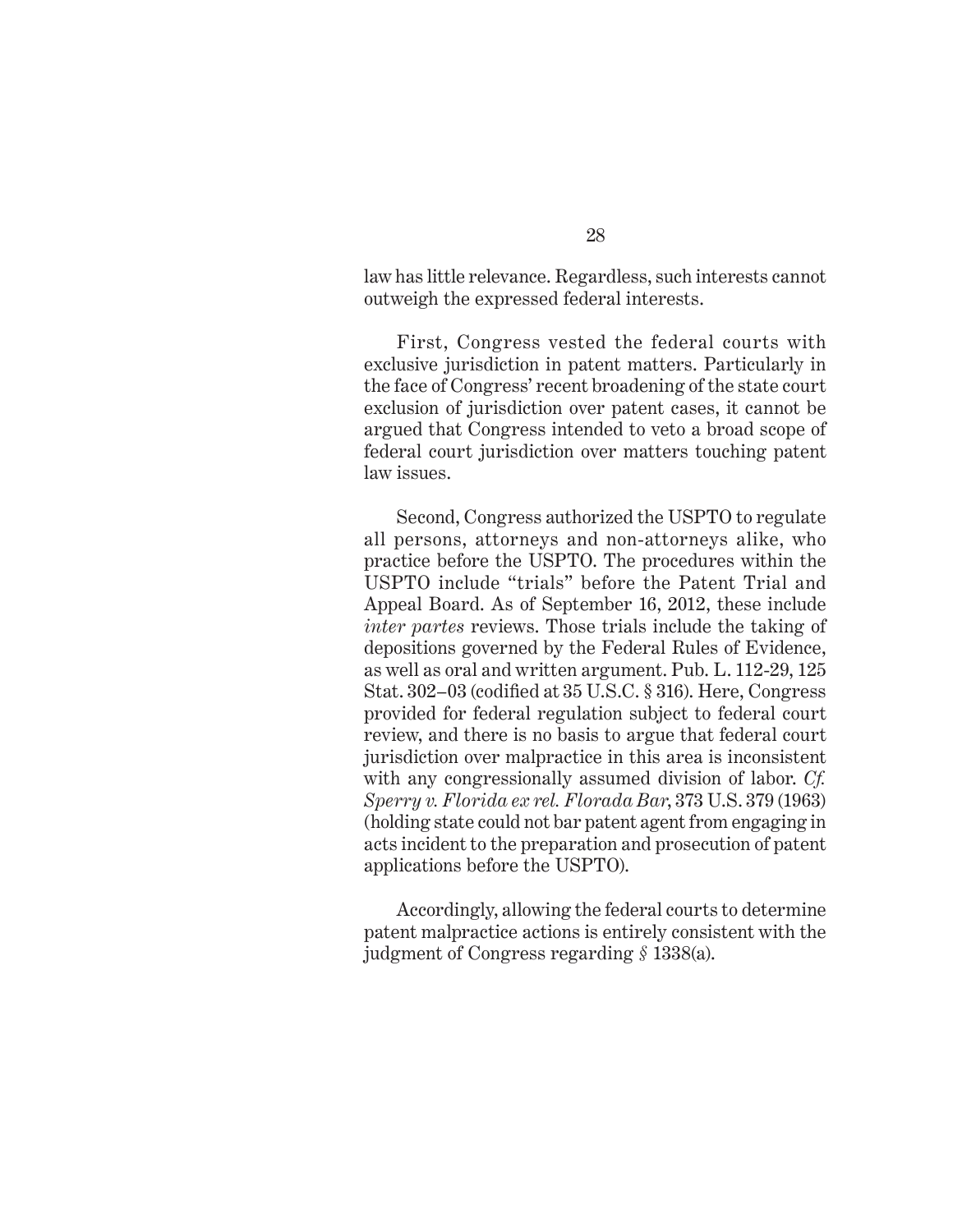### **III. Patent Related Malpractice Actions Will Not Overburden the Federal Courts**

Petitioners imply that if the Federal Circuit's "arising under" approach to legal malpractice claims stands, the federal district courts will be overburdened. (Petitioners' Brief 49–51). Published data show the contrary.

According to the statistical tables of the United States federal judiciary for the calendar years 2000 through 2011, there were a total of  $3,197,665$  civil actions filed in the district courts.(*See* the data for each calendar year found in the statistical tables at http://www.uscourts.gov/uscourts/ Statistics/StatisticalTablesForTheFederalJudiciary/ StatisticalTables\_Archive.aspx). During that same time period, there were 35,650 actions filed that were characterized as patent actions. (*Id.*, Table C-2 for each calendar year). Thus, over the twelve year period, patent matters accounted for only 1.1% of all civil actions.

Published data relating to malpractice actions are similar.The Standing Committee on Lawyers' Professional Liability of the American Bar Association publishes malpractice data in its Profile of Legal Malpractice Claims studies, as Petitioners have recognized. (*See* Petitioners' Brief 50–51). Those studies show that for the twelve calendar year period of 2000 through 2011 there were  $123,105$  total malpractice claims identified by the respondents to the study. These claims covered twenty-five different areas of law. Of this number, during the same time period, there were 2,139 reported claims involving patents, trademarks, and copyrights law areas. Thus, according to the ABA data, the patent, copyright and trademark law claims accounted for 1.74% of the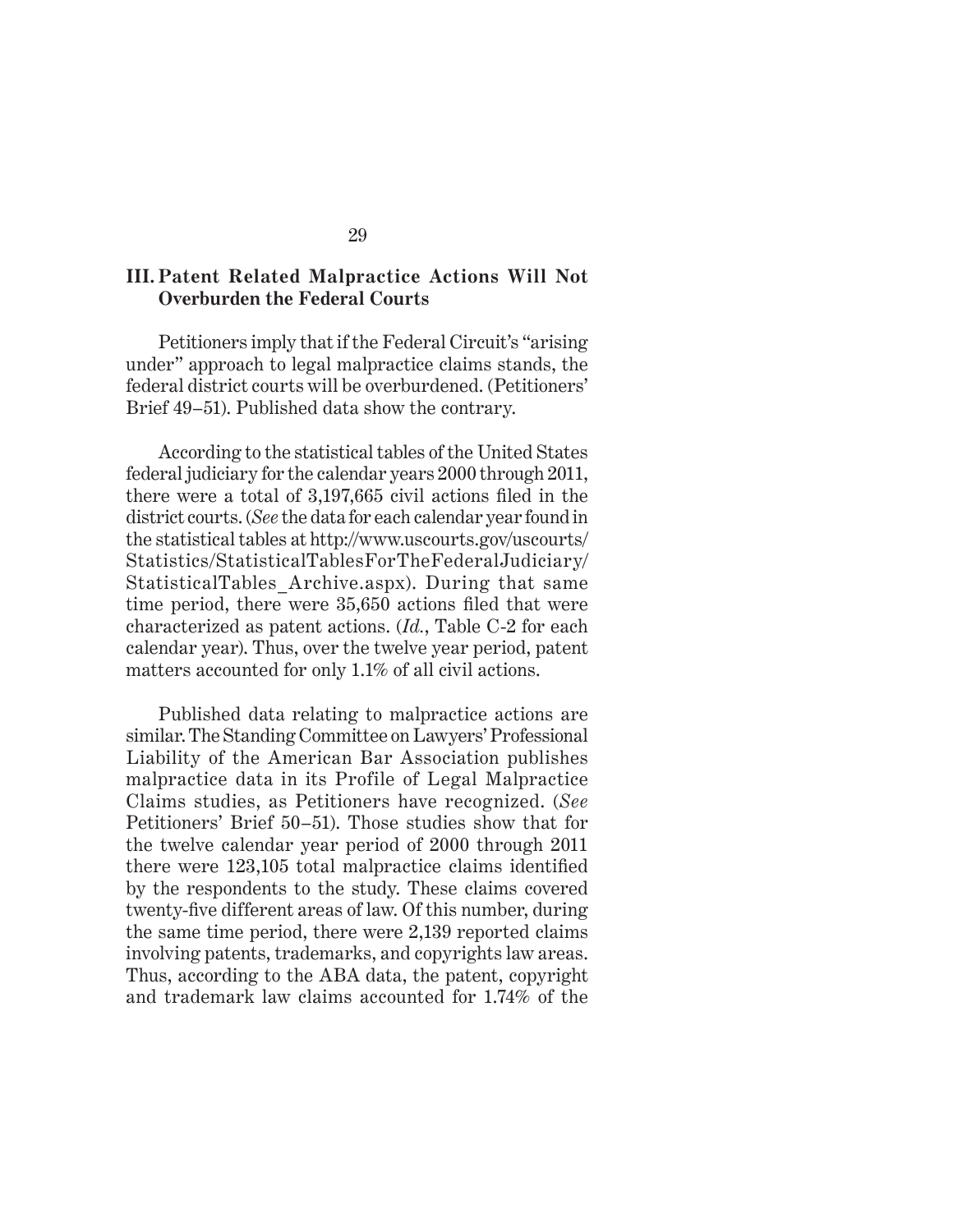reported legal malpractice claims. (*See* Am. Bar Ass'n Standing Comm. On Lawyers' Prof'l Liability, Profile of Legal Malpractice Claims 2004-2007 (2008), at 4 tbl. 1, collecting data from 2000 through 2007; Am. Bar Ass'n Standing Comm. On Lawyers' Prof'l Liability, Profile of Legal Malpractice Claims 2008-2011 (2012), at 5 tbl. 1, providing data from 2008 through 2011). On a per year average, there were 178 malpractice actions involving patents, trademarks, and copyrights.6

The ABA studies establish that if every one of the 2,139 reported patents, trademarks, and copyrights malpractice actions had related to patents and filed in the federal courts, that number of cases would have added 0.07% more civil cases to the federal court dockets over the twelve year period than actually experienced. This would amount to 1.9 additional cases per district per year. Further, since trademark jurisdiction is not exclusive, upholding the decision of the Supreme Court of Texas would make only a portion of these cases federal cases. On this basis, the district courts would hardly be overburdened by upholding federal jurisdiction.

<sup>6.</sup> The ABA studies report more than just patent malpractice matters. The definition of "patents, trademarks, and copyrights" used in each study includes "all aspects of the registration, protection and licensing of patents, trademarks or copyrights; practice before federal and state courts in actions for infringement and other actions; the prosecution of applications before the United States Patent and trademarks Office' counseling with regard to the law of unfair competition as it relates to patents, trademarks and copyrights." (*See* the ABA 2008 study at 21; *see also* the ABA 2012 study at 22).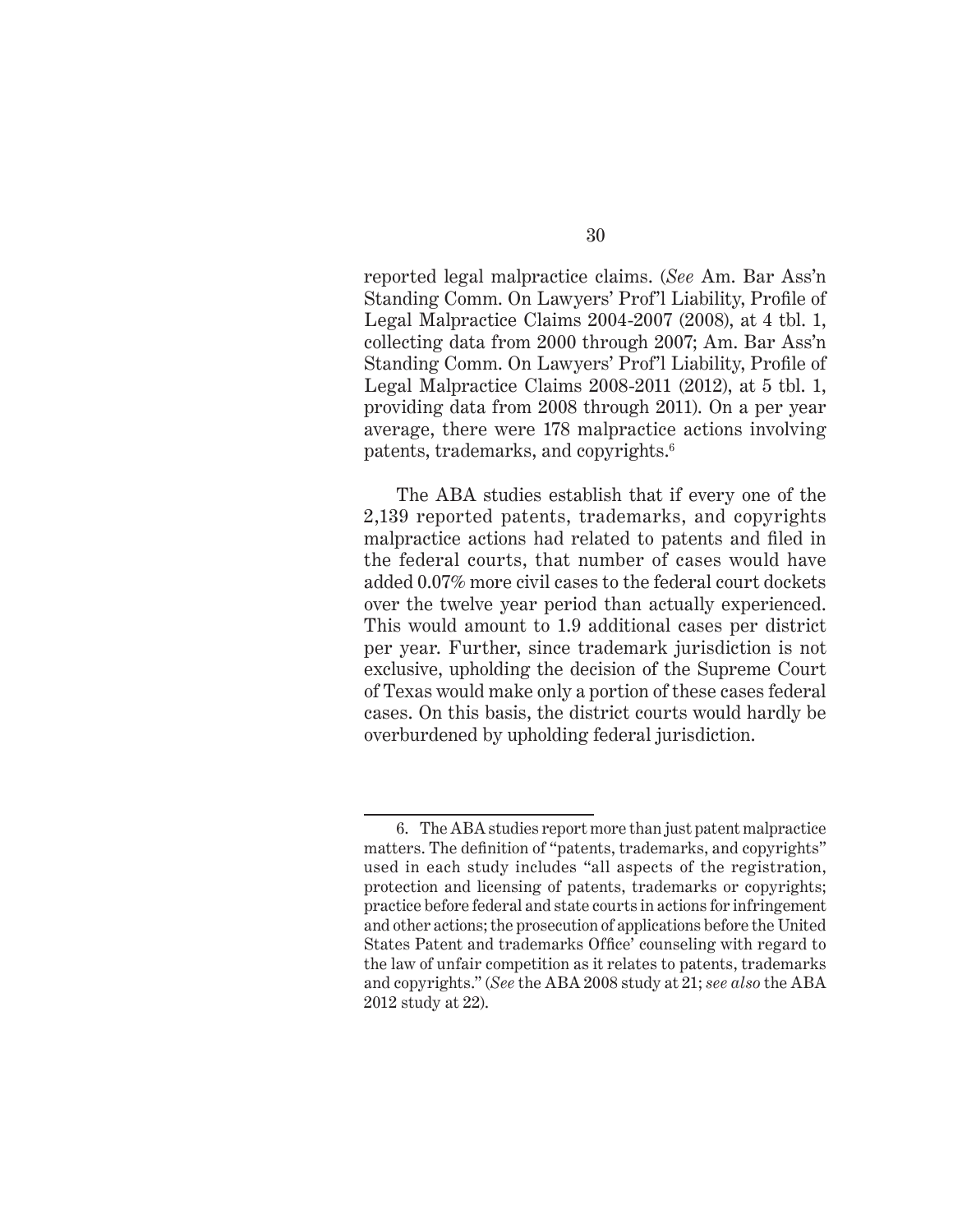#### **CONCLUSION**

This Court should affirm the holding of the Supreme Court of Texas and the holdings of the Federal Circuit in *Air Measurement* and *Immunocept*, and rule that in applying the *Grable* standards to jurisdiction under *§* 1338, patent law issues are "substantial" unless shown to be immaterial, inferential or frivolous.

Respectfully Submitted

CHARLES W. SHIFLEY *Counsel of Record* BANNER & WITCOFF, LTD. Ten South Wacker Drive Suite 3000 Chicago IL 60606-7404 (312) 463-5441 shifley@bannerwitcoff.com

*Attorneys for Amicus Curiae*

*Additional Counsel:*

JANET PIOLI PRESIDENT, INTELLECTUAL PROPERTY LAW ASSOCIATION OF CHICAGO BRINKS HOFER GILSON & LIONE NBC Tower - Suite 3600 455 N. Cityfront Plaza Drive Chicago, IL 60611 (312) 321-4725 jpioli@brinkshofer.com